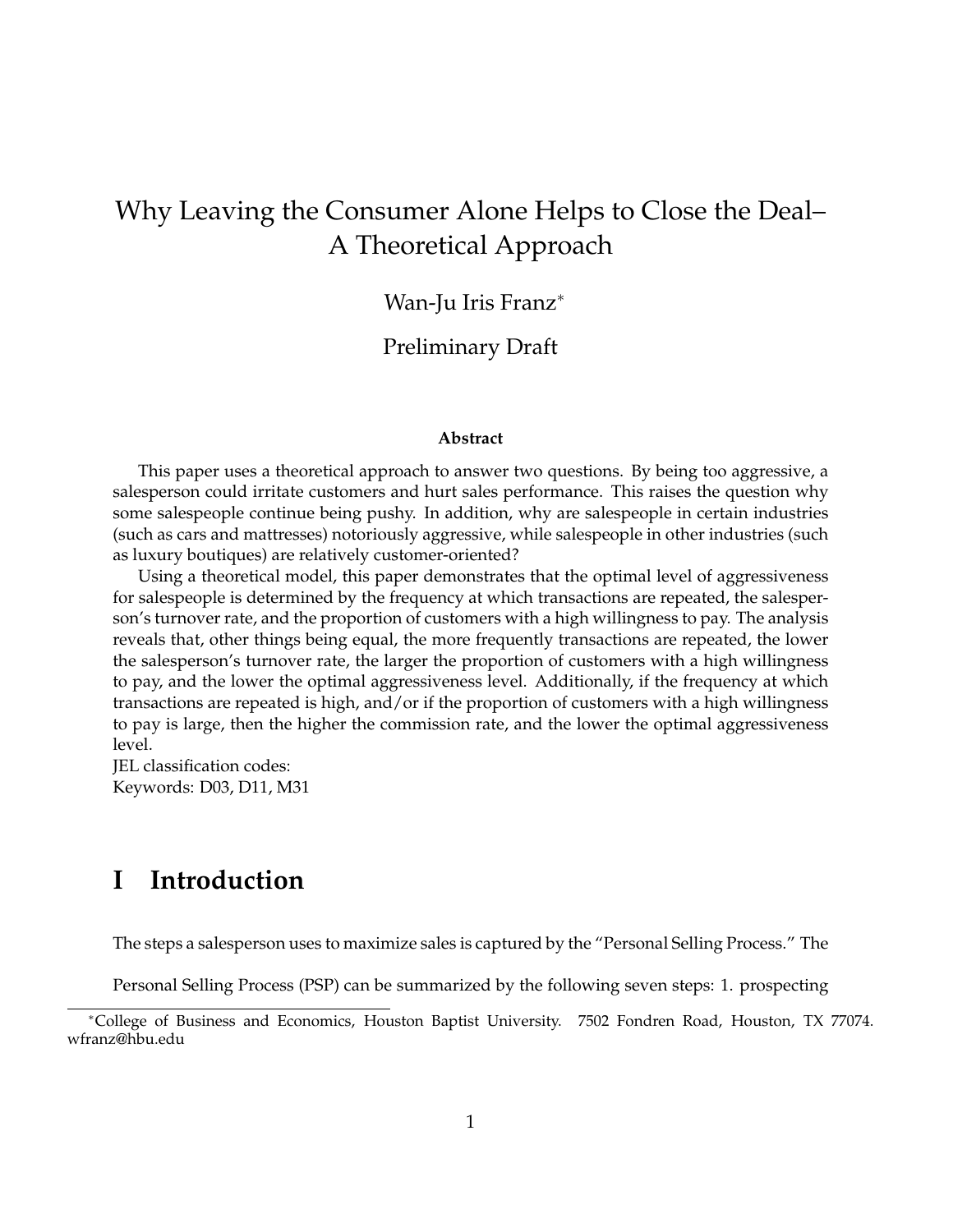(identifying prospective customers); 2. pre-approaching (gathering the information of prospective customers); 3. approaching (gaining the interest of prospective customers); 4. sales presentation (presenting the product or service); 5. handling objections and overcoming resistance (overcoming customers' reluctance to buy by persuasion); 6. closing; and 7. post-sales follow-up (Dubinsky and Rudelius, 1980; Hite and Bellizzi, 1985; Dwyer et al. 2000). Salespeople might adopt the PSP to boost their sales; however, overemphasizing some of the PSP techniques might backfire and achieve the opposite results. In particular, a salesperson might irritate a customer at the fifth step of the PSP, "handling objections and overcoming resistance." This step occurs when a customer exhibits an unwillingness to purchase, and the salesperson tries to overcome the obstacles to close the deal. In an attempt to convince the customer to make a purchase, the salesperson could create a contentious atmosphere by disputing or ignoring the customer's objections (Dubinsky, 1980). At this step, the salesperson's persuasion could irritate the customer and, worse yet, break the deal. In fact, the empirical analysis of Dwyer et al. (2000) indicates that low-performing salespeople place a large weight on "overcoming resistance," which could hinder their chances of success.

Kirmani and Campbell's empirical study (2004) roughly separates salespeople into two types: the "helpers" and the "persuaders." Customers perceive the former salespeople as friendly, informative, and sensitive to customers' needs. The latter salespeople are seen as pushy, manipulative, and inconsiderate of customers' needs. The experiment in their study demonstrates that, while many customers are happy to accept the sales assistance of a "helper," customers are likely to guard themselves against the influence of a "persuader" by different kind of actions, such as withdrawing: an action where the customer ends the interaction with the salesperson and never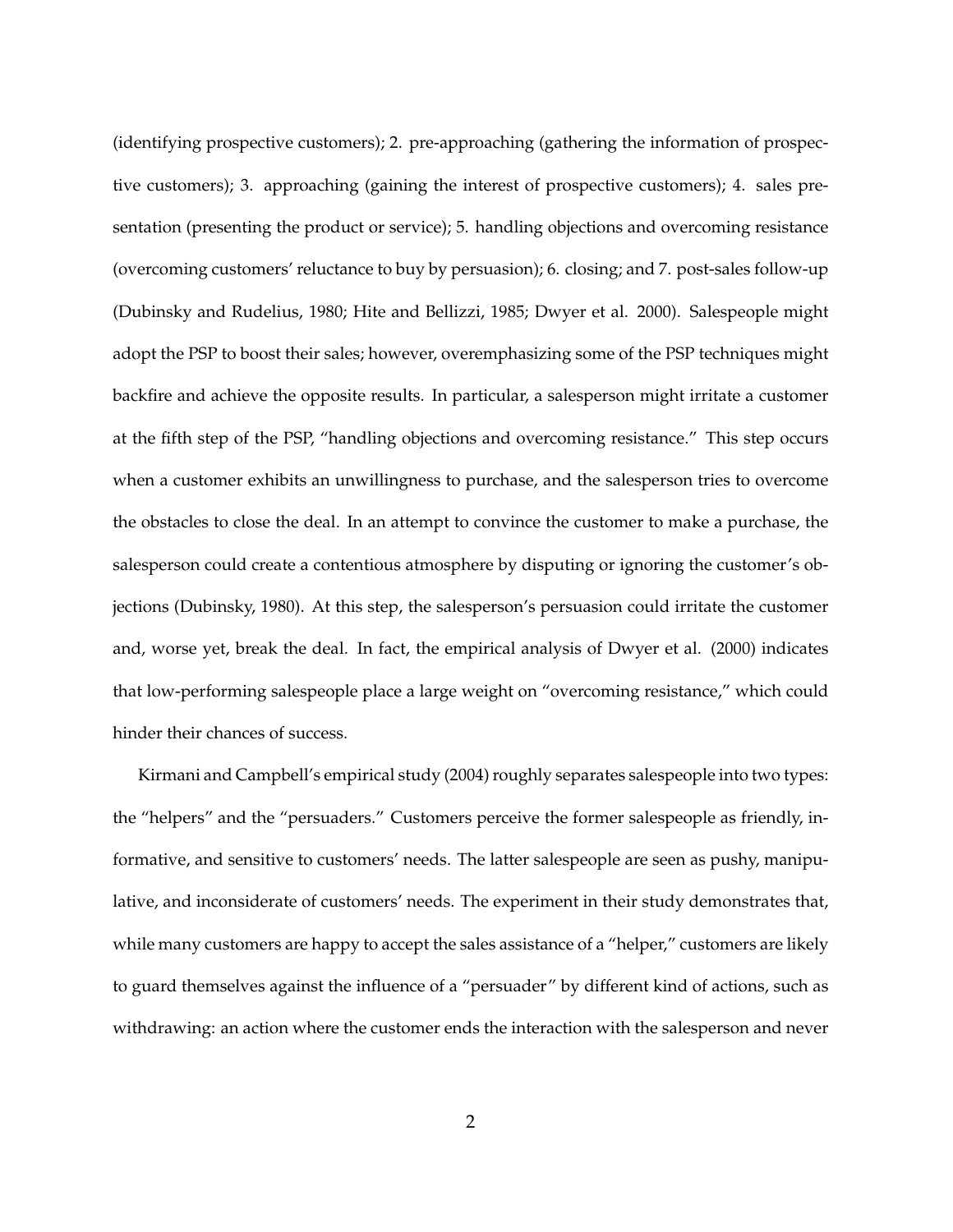returns to the store.  $1$ 

Because customers shun an overaggressive salesperson and, as a result, might never return to the store, being too pushy could potentially inhibit the salesperson's performance. If this is true, why would any rational salesperson be irritatingly pushy to his customers?

Anecdotal evidence suggests that, in the durable goods industry, such as cars and mattresses, a typical customer will purchase one good (such as one car or one mattress) and use it for several years. The possibility that the customer will return to the same salesperson to buy another car, or another mattress, is slim, especially if the turnover rate of salespeople in that particular location is high. Therefore, a salesperson's goal in the durable goods industry is to close the deal, but not to maintain a long term relationship with the customer. In other words, the salesperson might not care about the customer's satisfaction and shopping experience, as long as the deal is closed and the salesperson earns the commission. For this reason, it might be common to observe aggressive car and mattress salespeople. By contrast, in industries that rely on repeated transactions, such as cosmetics and luxury apparel, it is not uncommon for satisfied customers to return to the same salesperson to make other purchases within a short period of time. To attract return customers, salespeople in these industries are commonly attentive to customers' needs. More specifically, a salesperson does not push customers to make purchases, because annoyed customers are less likely to return to the same salesperson to make additional purchases.

Using a theoretical model, this paper aims to show that the optimal aggressiveness level of a salesperson depends upon 1. the frequency at which repeated transactions occur; 2. the turnover rate of the salespeople at that location; and 3. the proportion of customers with high willingness

<sup>&</sup>lt;sup>1</sup>Kirmani and Campbell (2004) summarize nine actions that customers might take to avoid salespeople's influence, including: forestalling, deceiving, resisting assertively, confronting, punishing, withdrawing, preparing, and enlisting a companion (p. 577).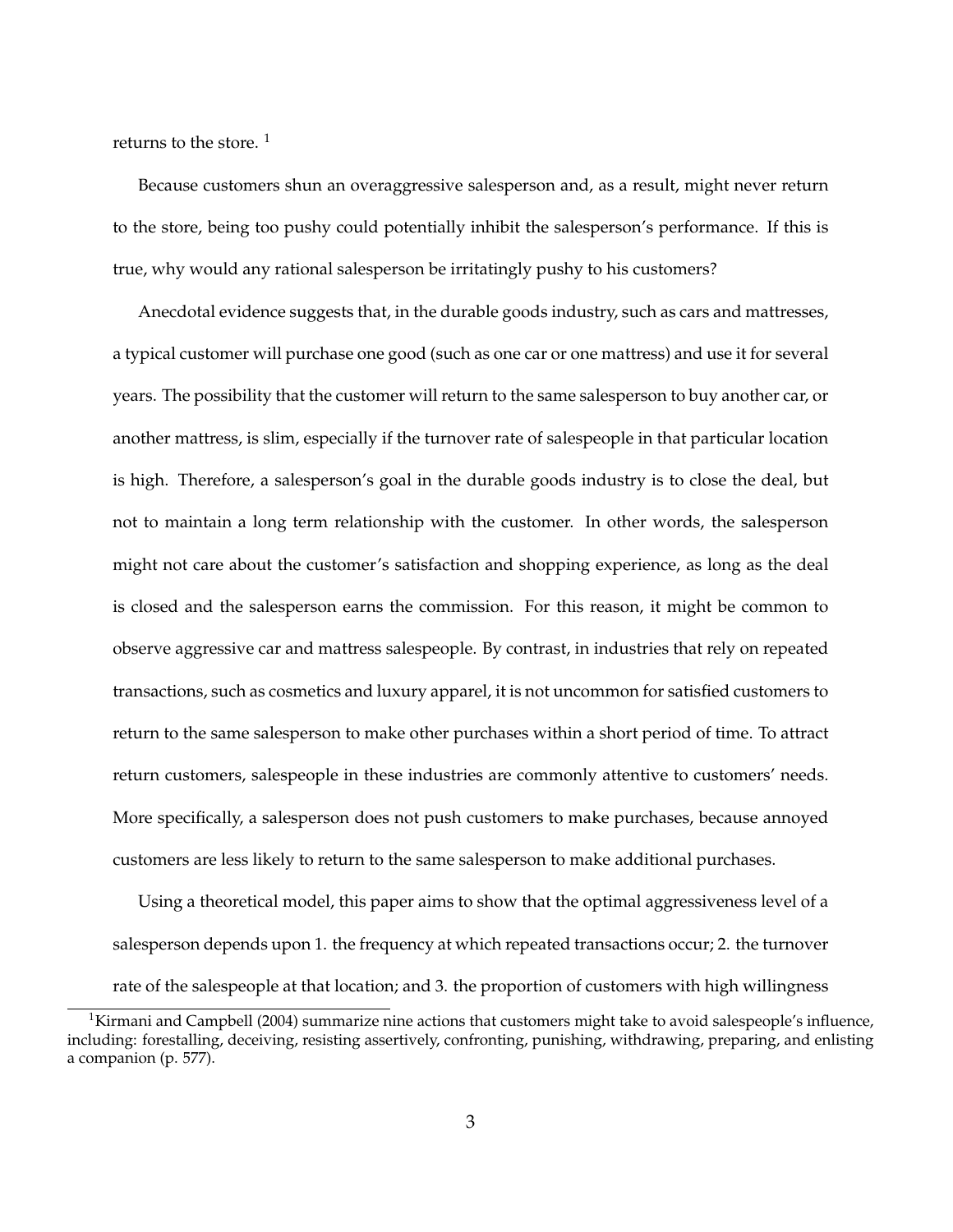to pay. The higher the frequency at which transactions are repeated, the lower the turnover rate of the salespeople at that location, the larger the proportion of customers with high willingness to pay, and the lower the optimal aggressiveness level. That is to say, a salesperson will be more amiable and customer-oriented if the industry relies on return customers, if the salesperson expects his job to be stable, and if a large percentage of the customers have a relatively high willingness to pay. By contrast, a salesperson will be more manipulative and pushy if customers are not expected to return, if the expected duration of the salesperson's job is relatively short, and if the market is full of customers with a relatively low willingness to pay.

## **II Single Transactions**

#### **II.1 The Model**

One salesperson (s) attempts to sell certain homogeneous products to n customers. Each customer decides whether or not to purchase a product from the salesperson with a fixed price,  $p$ , which is exogenously determined by the company. The value  $(v)$  of the product to the customer is unknown before he makes the purchase; however, each customer knows that  $v$  is equal to 1 or 0. In particular, type  $i$  ( $i = H$  or  $L$ ) customers have a prior about  $v$  such that  $P(v = 1) = \pi_i(e)$ , and  $P(v = 0) = 1 - \pi_i(e)$ , where  $\pi_i(e) = e^{\alpha_i}$ ,  $e \in [0, 1]$  is the aggressiveness level (which also measures the salesperson's effort level) chosen by the salesperson, and  $\alpha_i \in (0, 1)$ . Without loss of generality, assume that  $\alpha_H < \alpha_L$  (see Figure 1). That is, at each level of the salesperson's aggressiveness, the prior of type  $H$  is higher than that of type  $L$ . The customers are risk neutral.

Note that  $\pi'_i(e) > 0$ , and  $\pi''_i(e) < 0 \ \forall i$ , because the aggressiveness level  $e \in [0,1]$  and  $\alpha_i \in$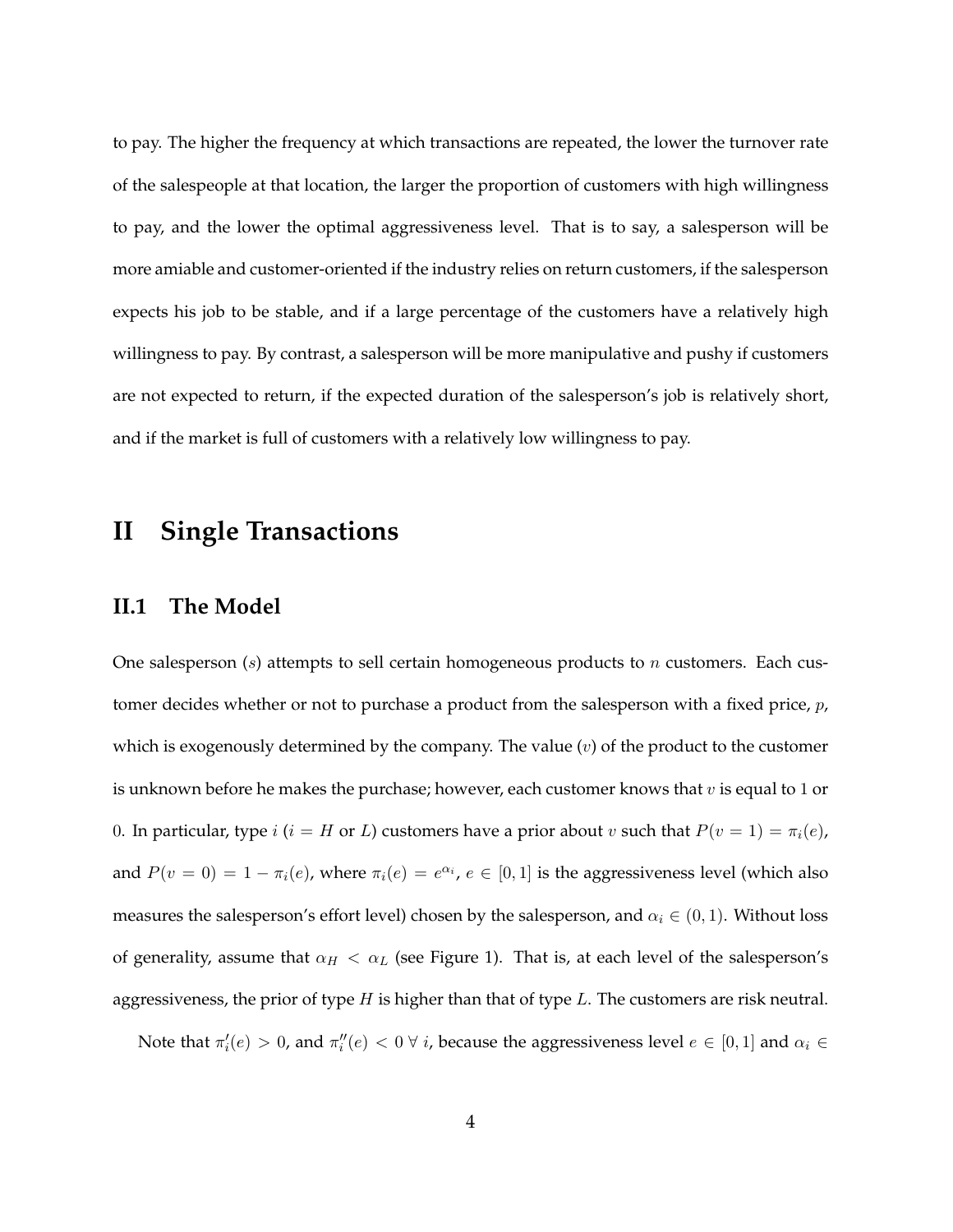$(0, 1)$ . The higher the salesperson's aggressiveness level, the higher the customer's prior  $\pi_i(e)$ . Yet, the prior increases in a concave fashion. For instance, a customer might be almost equally convinced of the product's value whether the salesperson tries to persuade the customer for 40 minutes or for 45 minutes. However, if the aggressiveness level is too high, the customer might be annoyed, for he perceives the salesperson as being pushy. Therefore, the customer also bears an "annoyance cost,"  $A(e) = e^{\beta}$ , where  $\beta > 1$ ,  $A'(e) > 0$ , and  $A''(e) > 0$  (see Figure 1).  $A(e)$  captures the annoyance the customer suffers from the pushiness of the salesperson. For simplicity, assume all customers have the same annoyance cost function,  $A(e)$ . The salesperson knows  $\pi_i(e)$  and  $A(e)$ , although he cannot distinguish the two types of the customers.



Figure 1: Prior Functions and Annoyance Function

**Assumption II.1** *The salesperson cannot distinguish the two types of customers.*

**The Customers** For customer type *i* to make a purchase, the following constraint must hold:

$$
U_i(e, p) = \pi_i(e) * 1 + (1 - \pi_i(e)) * 0 - A(e) - p \ge 0,
$$
\n(1)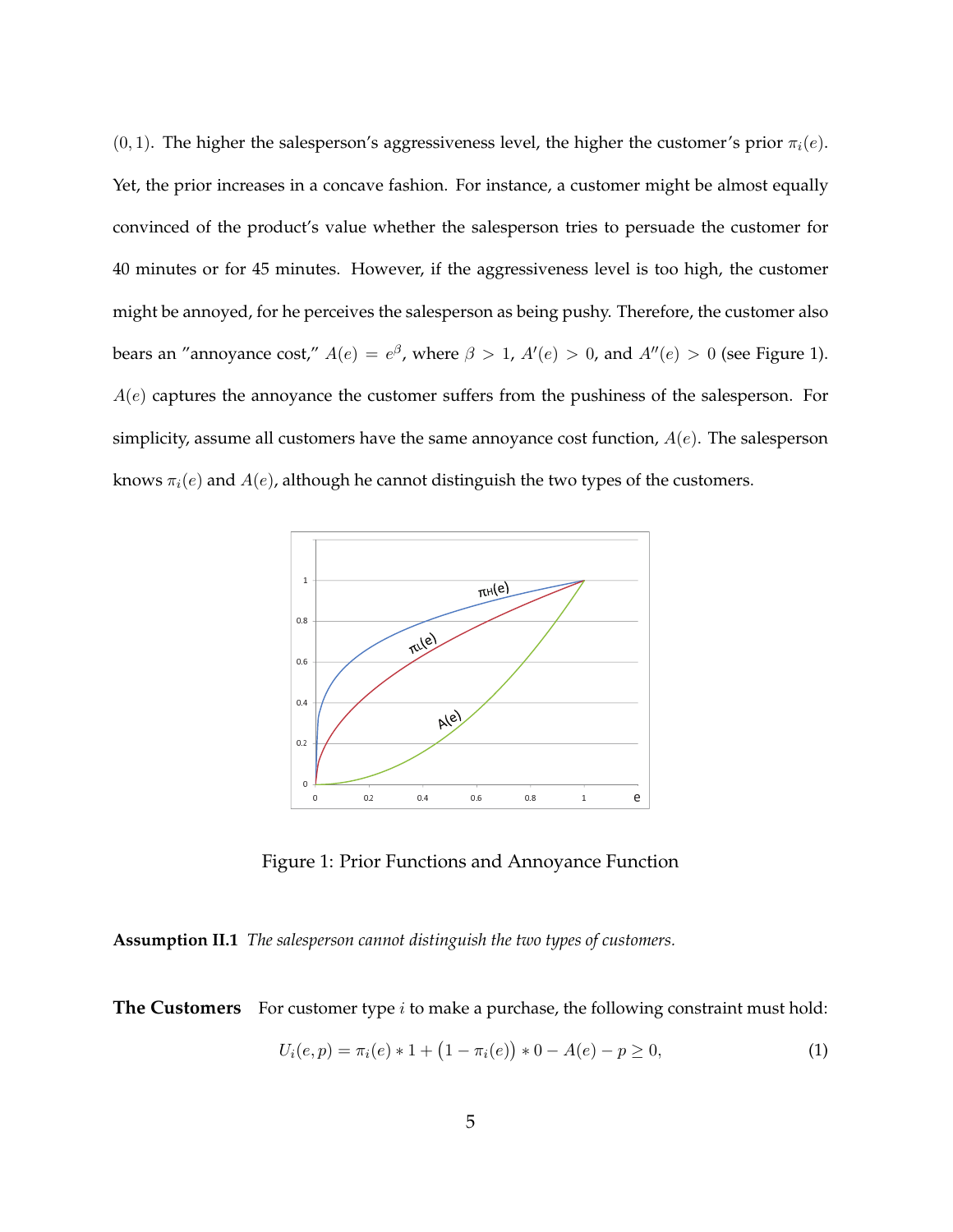where  $U_i(e, p)$  is the consumer surplus of a type i's customer,  $\pi_i(e) * 1 + (1 - \pi_i(e))$ ¢ ∗ 0 is the expected value of the product,  $A(e)$  is the annoyance cost, and p is the price of the product. Rearranging, the customer will buy the product if

$$
U_i(e, p) = \pi_i(e) - A(e) - p \ge 0.
$$
 (2)

Therefore, the highest price that a customer  $i$  is willing to pay is

$$
WTP_i(e) = \pi_i(e) - A(e). \tag{3}
$$

Graphically,  $WTP_i(e)$  is the vertical distance between  $\pi_i(e)$  and  $A(e)$  given e (see Figure 2).



Note:  $WTP_i(e)$  varies with e. The figure shows  $WTP_H(0.2)$  and  $WTP_L(0.2)$ .

Figure 2: Willingness to Pay,  $WTP_i(e)$ 

**Claim II.2** *Given p, if the chosen aggressiveness level is such that*  $WTP_i(e) > p$ *, the salesperson can close the deals with type* i *customers.*

**Proof:** Straight forward from equations (2) and (3).

**Claim II.3** *Given any aggressiveness level* e*, a type* H *customer's willingness to pay is greater than or equal to that of a type* L *customer.*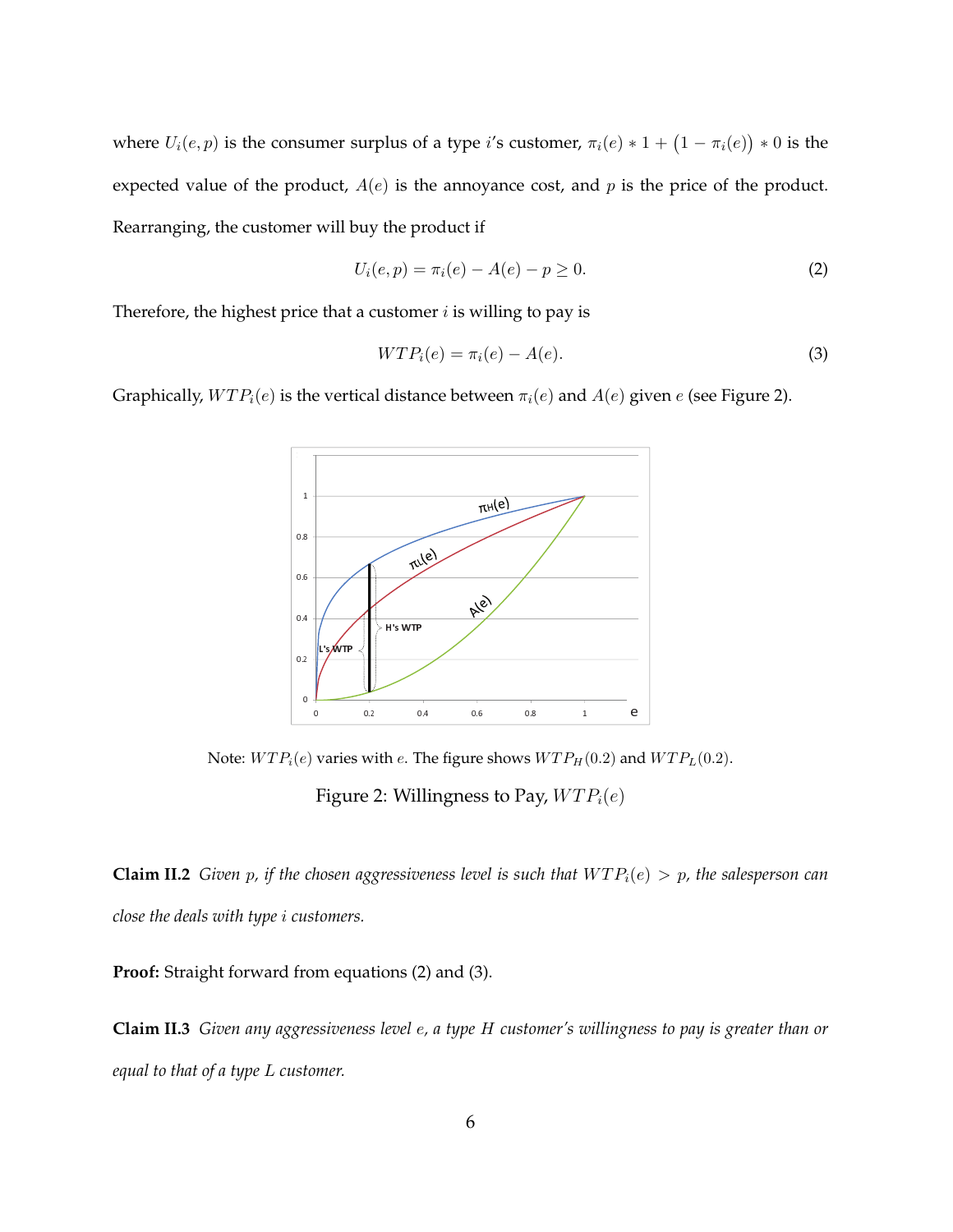**Proof**  $WTP_H(e)-WTP_L(e) = (\pi_H(e)-A(e))$ ¢ − ¡  $\pi_L(e)-A(e)$ ¢  $= \pi_H(e) - \pi_L(e) = e^{\alpha_H} - e^{\alpha_L} \ge 0.$ From Figure 2, one can see clearly that the vertical distance between  $\pi_H(e)$  and  $A(e)$  is greater than that between  $\pi_L(e)$  and  $A(e)$  for all  $e \in (0,1)$ .  $\Box$ 

**Claim II.4** *If the salesperson closes the deal with a type* L *customer, with the same aggressiveness level* e*, the salesperson must be able to close the deal with a type* H *customer.*

**Proof** Straight forward from Claims II.2 and II.3. □

**The Salesperson** The salesperson's utility can be represented by the following:

$$
U_s(e) = \sum_{j=1}^n \left( \kappa I_j[p] - \lambda e \right) \ge 0,
$$
\n(4)

where  $\kappa$  is the company-determined commission rate, and  $I_j$  is an index function:  $I_j = 1$  if the salesperson closes the deal with customer *j*, and  $I_j = 0$  otherwise. *p* is the company-determined price, and  $\lambda$  is a parameter that measures the marginal cost of aggressiveness to the salesperson. If the salesperson is disinclined to work,  $\lambda$  is large; otherwise,  $\lambda$  is small. *e* is the chosen aggressiveness level, as well as a measurement of the salesperson's effort. Inequality (4) must be greater than or equal to zero; otherwise, a rational salesperson will quit the job. The salesperson's goal is to maximize his utility by choosing the optimal aggressiveness level to close the deal(s).

#### **II.2 One Transaction**

This section will demonstrate that a rational salesperson will not be too pushy, because a high aggressiveness level  $e$  can cause a customer to leave the store. Furthermore, other things being equal, *if the transaction is not repeated,* in equilibrium, a salesperson is more aggressive if the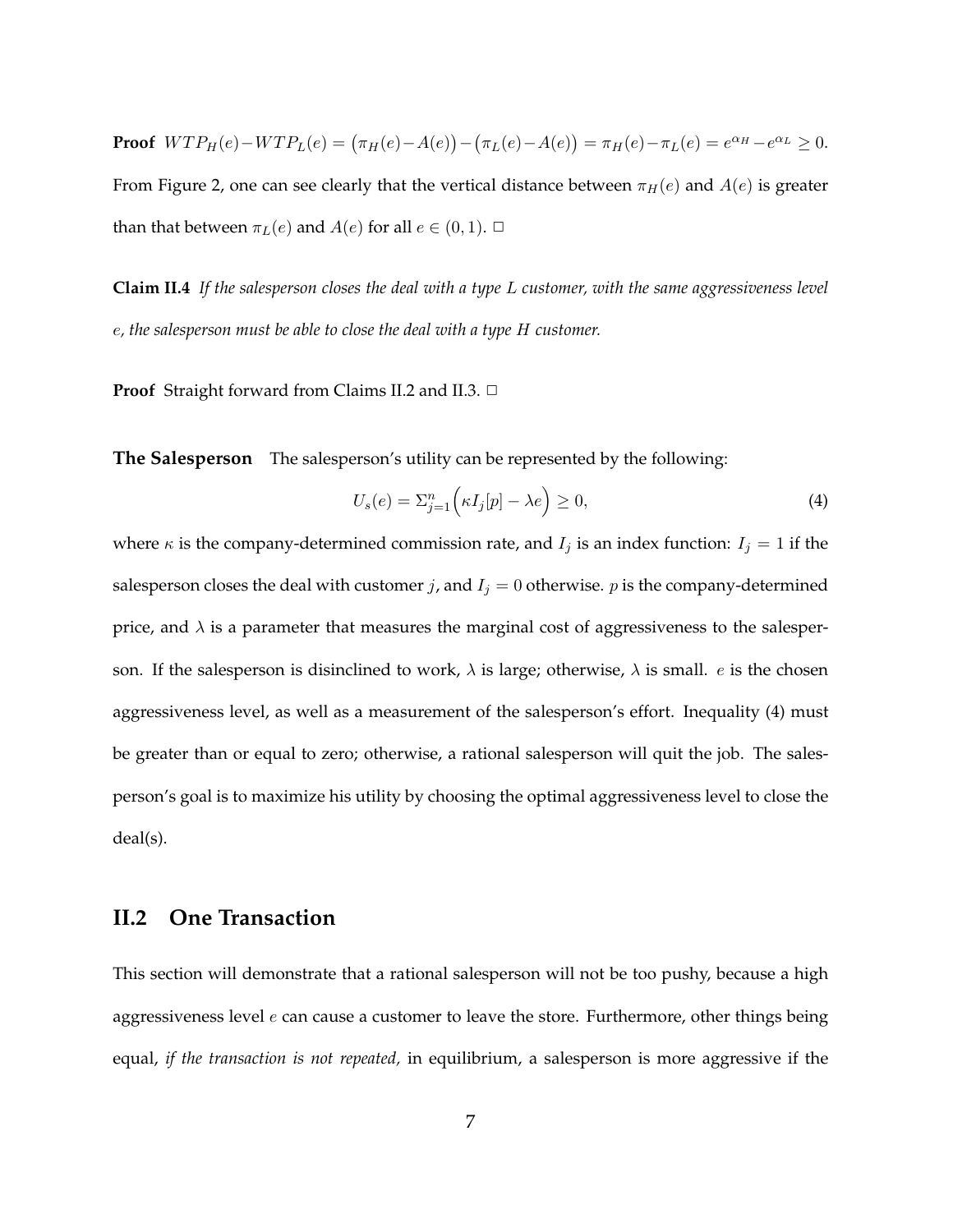commission rate ( $\kappa$ ) is high, if the salesperson is hard-working ( $\lambda$  is low), and if it does not take much more effort to sell additional items.

Let the maximum willingness to pay of customer type i be  $\overline{WTP_i}$ , and the corresponding aggressiveness level be  $\bar{e_i}$ . (That is,  $WTP_i(\bar{e_i})=\overline{WTP_i}$ .) Graphically,  $\overline{WTP_i}$  is the largest vertical distance between  $\pi_i(e)$  and  $A(e)$  (see Figure 3). To focus on interesting results, assume that  $p \leq \overline{WTP_L}.^2$ 

**Assumption II.5** *The price of the product,* p*, is less than or equal to the maximum willingness to pay of type L* customers. That is,  $p \leq \overline{WTP_L}$ .



Figure 3: Maximum Willingness to Pay,  $\overline{WTP_i}$ , and the Corresponding Aggressiveness Level,  $\bar{e_i}$ 

**Proposition II.6** Any aggressiveness level greater than  $\bar{e}_L$  is a strictly dominated strategy for the sales*person. In other words, a rational salesperson is not too "pushy."*

**Sketch a Proof:** The salesperson's utility function is decreasing in aggressiveness level e ¡ see equation(4)). It takes effort to be aggressive, so the salesperson will exert the minimal effort

<sup>&</sup>lt;sup>2</sup>If  $p > \overline{WTP_L}$ , type  $L$  customers will leave.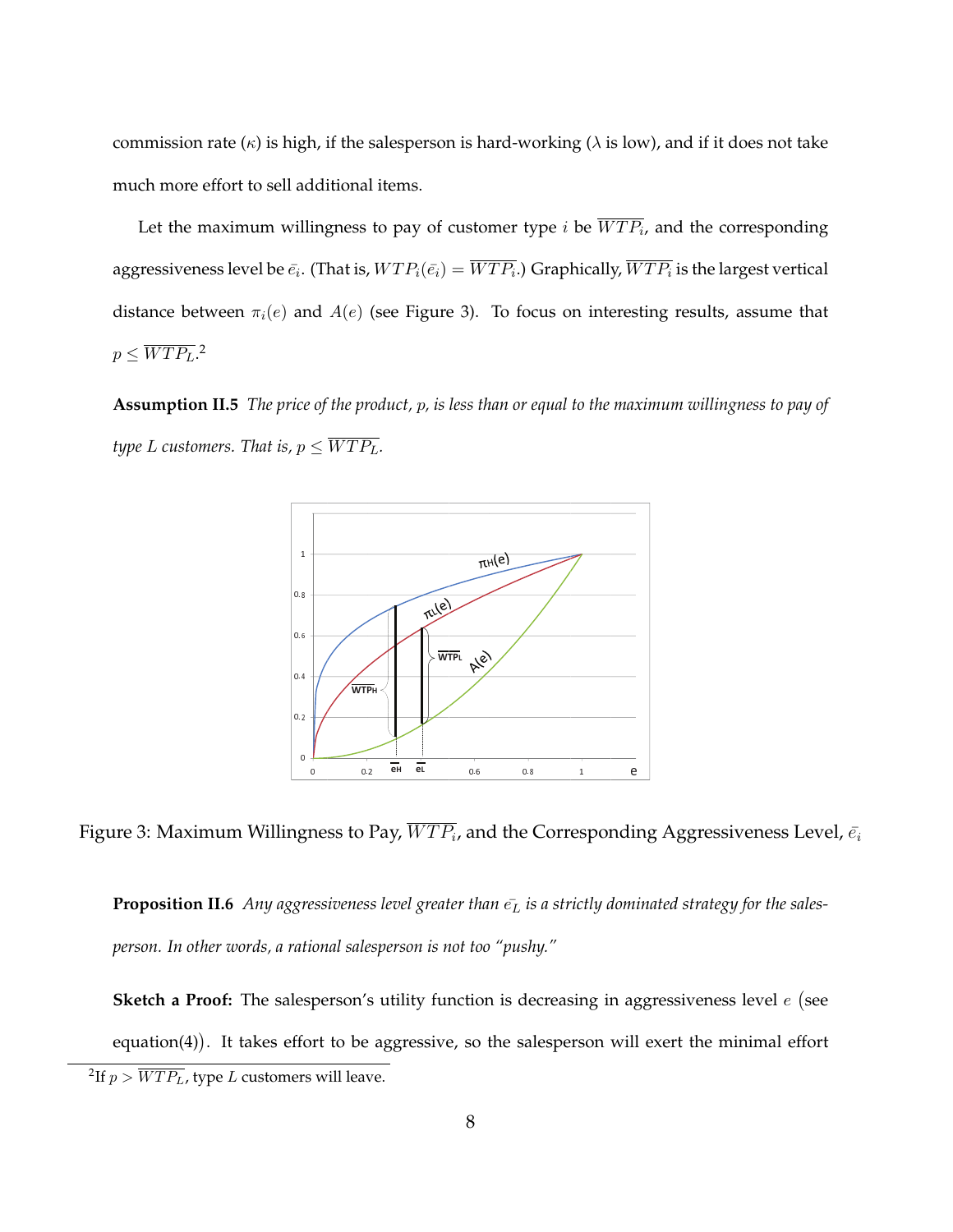required to close the deal(s). Given any  $p \leq \overline{WTP_L}$ , an aggressiveness level  $e \leq \overline{e_L}$  such that  $WTP<sub>L</sub>(e) = \pi<sub>L</sub>(e) - A(e) = p$  is needed to close the deals with type L customers. By claim II.4, the deal is closed with type  $H$  customers as well. Therefore, a rational salesperson will never exert an effort  $e > \bar{e}_L$ .  $\Box$ 

**The Optimal Aggressiveness Level** Proposition II.6 illustrates that a rational salesperson will not be too pushy. In addition, the salesperson can close the deals with both types of customers if the salesperson "walks away from the customers" (that is,  $e \nsucceq \overline{e_L}$ ). However, would it maximize the utility of the salesperson if he closes as many deals as possible, or would he be better off if he merely closes the deals with the type  $H$  customers? Let the number of type  $H$ customers be  $n_H$ , and the number of total customers (including type H and type L) be n. Then, the proportion of type H customers is  $\phi = \frac{n_H}{n}$ . The following analysis shows that the optimal aggressiveness level that maximizes a salesperson's utility depends upon the proportion of type H customers,  $\phi$ , the commission rate,  $\kappa$ , the price,  $p$ , the degree of the salesperson's laziness,  $\lambda$ , and how much more effort it would require to close additional deals.

**Proposition II.7** *Suppose transactions are not repeated. If the commission rate,* κ*, is relatively high, the price,* p*, is relatively high, the salesperson is hardworking (*λ *is low), and the additional effort required to close deals with type* L *customers is not too high, then the salesperson tends to exert a relatively high aggressiveness level to close as many deals as possible.*

**Proof** Because  $p \leq \overline{WTP_L}$ , the salesperson can choose an aggressiveness level  $e^{**} < \bar{e_L}$  that is just large enough to close the deals with type L customers, where  $p = WTP<sub>L</sub>(e^{**}) = \pi_L(e^{**}) A(e^{**})$ . According to Claim II.4, with  $e = e^{**}$ , the salesperson can also close the deals with type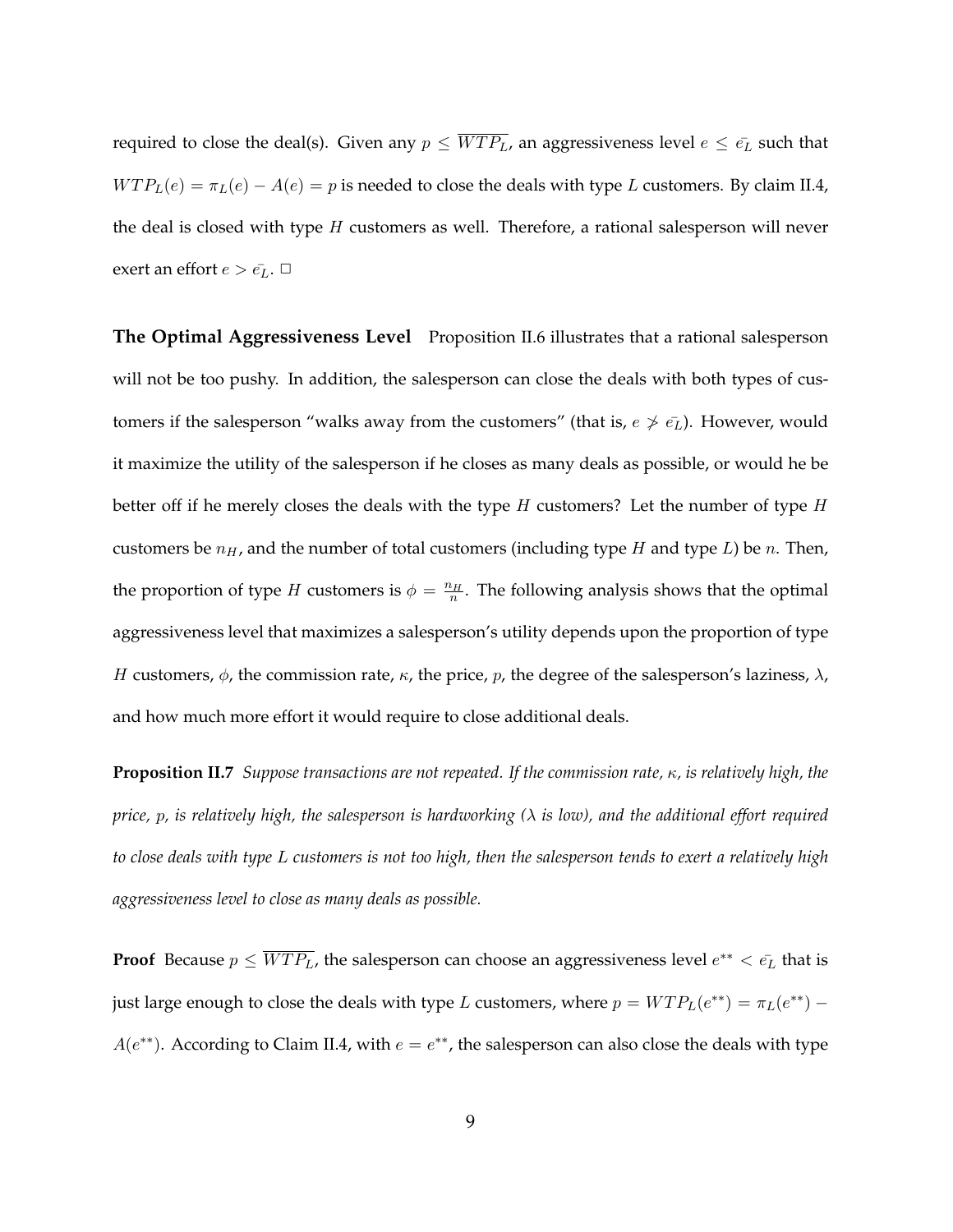$H$  customers. The utility of the salesperson will be

$$
U_s(e^{**}) = n\kappa p - n\lambda e^{**},\tag{5}
$$

where  $n$  is the number of customers, including type  $H$  and type  $L$ . Alternatively, the salesperson may choose a smaller aggressiveness level  $e < e^{**}$  that only type H customers will buy the products. Suppose the salesperson chooses an aggressiveness level  $e^*$  where  $p = WTP_1(e^*) =$  $\pi_1(e^*) - A(e^*)$  (that is,  $e^*$  is just large enough to close the deal with type H customers). With  $e = e^*$ , type L customers will not purchase the product.<sup>3</sup> The salesperson's utility level will be the following:

$$
U_s(e^*) = (\phi n)\kappa p - n\lambda e^*.
$$
\n(6)

where  $\phi$  is the proportion of type H customers. Note that although type L customers leave the store, the aggressiveness effort exerted is a sunk cost. The salesperson will choose to exert an aggressiveness level  $e^{**}$  if  $U_s(e^{**}) > U_s(e^*)$ , that is if

$$
n\kappa p - n\lambda e^{**} > (\phi n)\kappa p - n\lambda e^*.
$$

Rearranging,

$$
\kappa p(1 - \phi) > \lambda (e^{**} - e^*). \tag{7}
$$

Inequality (7) holds if the proportion of type L customers is relatively high (a small  $\phi$ ), if the commission rate  $\kappa$  is relatively large, if the price p is high, if the salesperson is diligent (a low  $\lambda$ ), and if it does not require much more effort to close additional deals with type  $L$  customers (that is, if  $e^{**} - e^*$  is small).  $\Box$ 

<sup>&</sup>lt;sup>3</sup>Because  $\pi_L(e^*) < \pi_H(e^*)$  and  $p = \pi_H(e^*) - A(e^*)$ , it is clear that  $p > \pi_L(e^*) - A(e^*)$ . Hence, type L customers will not purchase the product.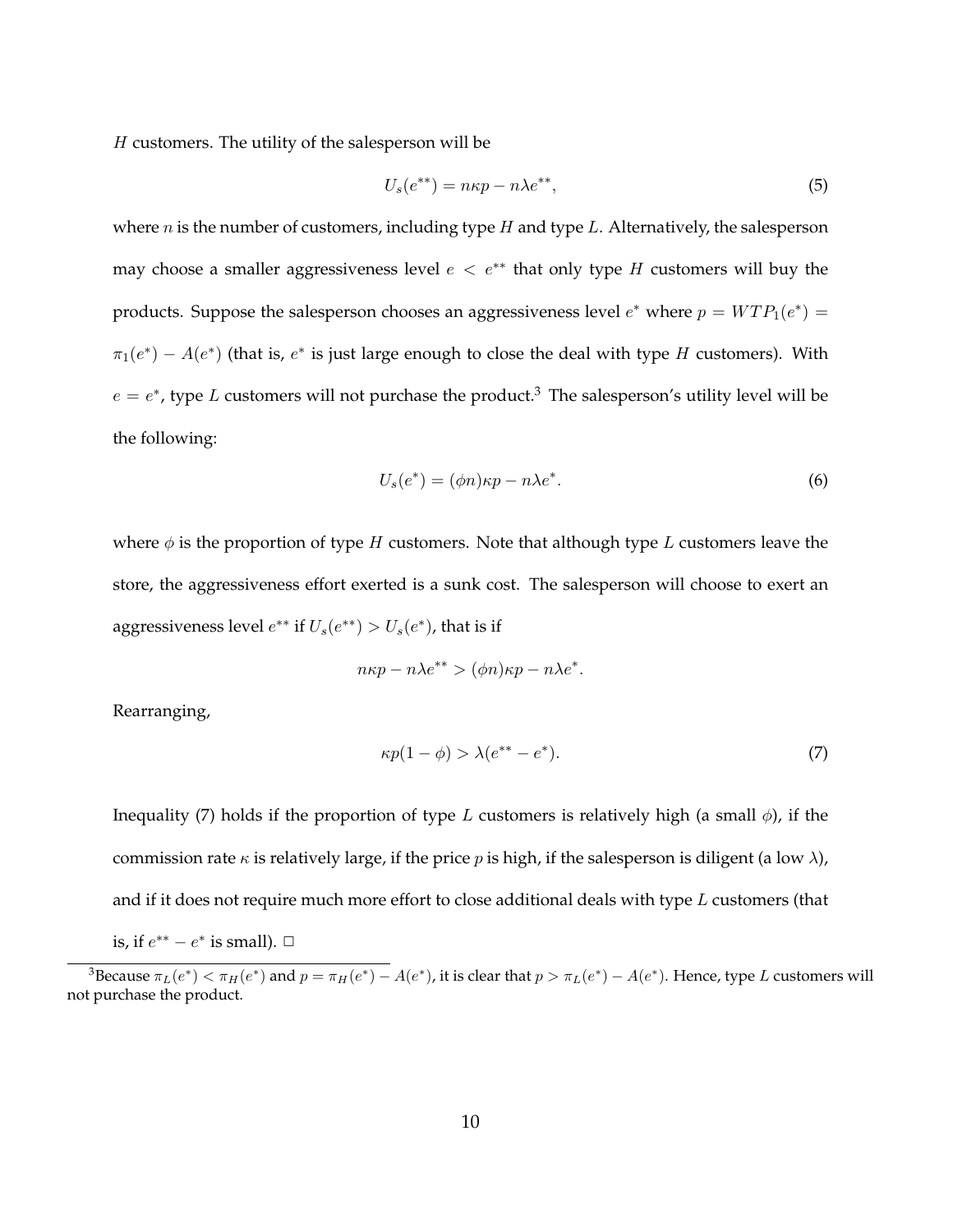**Discussion** In general, inequality (7) holds for the sales of cars and mattresses. Anecdotal evidence suggests that car salespeople's rewards are characterized by a low base salary a and high commission rate; hence,  $\kappa$  is high. Additionally, cars and mattresses in general have relative high prices; so  $p$  is high. Albeit their high prices, cars and mattresses are not considered "luxury" goods that are enjoyed exclusively by the rich. A median income American will most likely purchase a car and/or a mattress at least once in his lifetime. Hence, the proportion of type L customers is relatively high. This might explain why car and mattress salespeople are notoriously aggressive. By contrast, cosmetics are characterized by a low p. Although  $\kappa$  might not be low,  $e^{**} - e^*$  is high. That is, it takes more effort for a salesperson to close an additional deal. For instance, customers might try make-up on their face before making a purchase. Anecdotal evidence suggests that customers could end up with a purchase of only one or two items (say, a lip stick and a blush) after a salesperson takes the time to put a whole set of trial make-up on the customer's face.<sup>4</sup> This high marginal effort required for an additional sale (high  $e^{**} - e^*$ ) explains why cosmetics salespeople are relatively less pushy and more sensitive to customers' needs.

One might wonder why salespeople in luxury boutiques (such as Chanel and Fendi) and jewelry stores (such as Tiffany & Co.) are not so aggressive. These stores carry luxury goods. Luxury goods are characterized by high prices, and the salespeople in most of these stores work on commission (see empirical work in Appendix **??**). However, the salespeople in these stores are not typically as pushy as car and mattress salespeople. One explanation is that the proportion of type H customers,  $\phi$ , is relatively large for luxury goods. If  $\phi$  is sufficiently large, inequality

<sup>4</sup>A complete set of make-up includes, but is not limited to: concealer, foundation, eye-shadow, eye-liner, mascara, bronzer, blush, an eye brow pencil, and lipstick.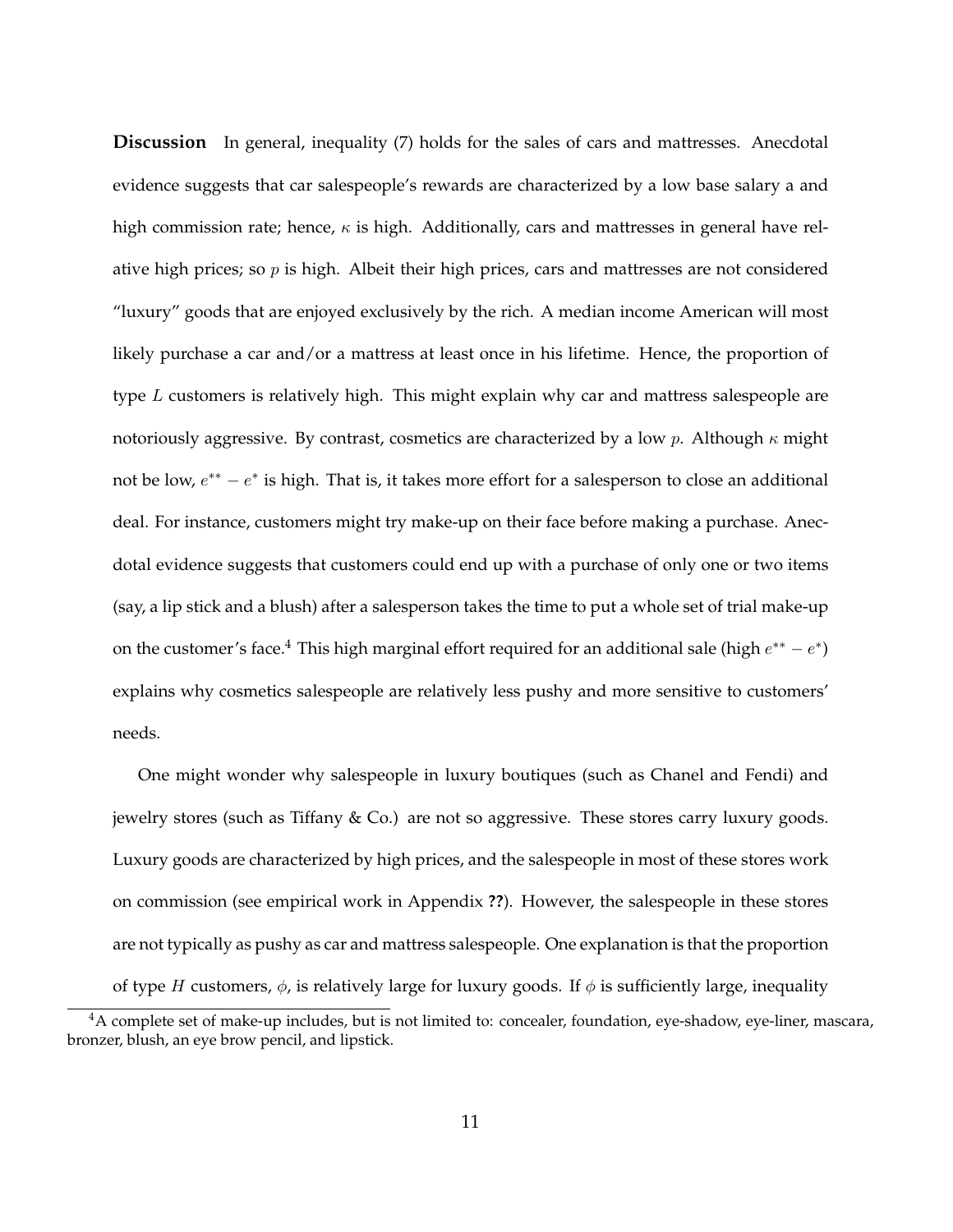(7) will hold. When inequality (7) holds, the salesperson is better off if he focuses on type  $H$ customers and not on type  $L$  customers. This is the case as the marginal cost of the extra effort exerted for type  $L$  customers exceeds the marginal benefit of closing the deals with them.

The proportion of type H customers, however, is not the only explanation why luxury goods salespeople are relatively less pushy and more customer-oriented. A key for different degrees of aggressiveness is return customers: while a satisfied customer is likely to return to the same salesperson to buy another expensive purse, a typical customer usually settles with one mattress or one car for several years. The possibility that a customer goes back to the same salesperson to buy another mattress or another car in a short period of time is slim, especially if the turnover rate of salespeople in that location is high. The following section reveals how repeated transactions and the dependence on return customers cause salespeople to be more customer-oriented and less aggressive.

## **III Repeated Transactions**

This section demonstrates that salespeople in industries that rely on return customers tend to be more customer-oriented and less aggressive. For example, the optimal aggressiveness level is lower in the luxury goods industry that relies on return customers than that of the durable goods industry, where customers use their purchases for several years and are unlikely to repeat the transaction with the same salesperson.

#### **Relative Consumer Surplus**

**Definition** *Relative consumer surplus*  $\gamma_i(e, p)$  is is the ratio of customer *i*'s consumer surplus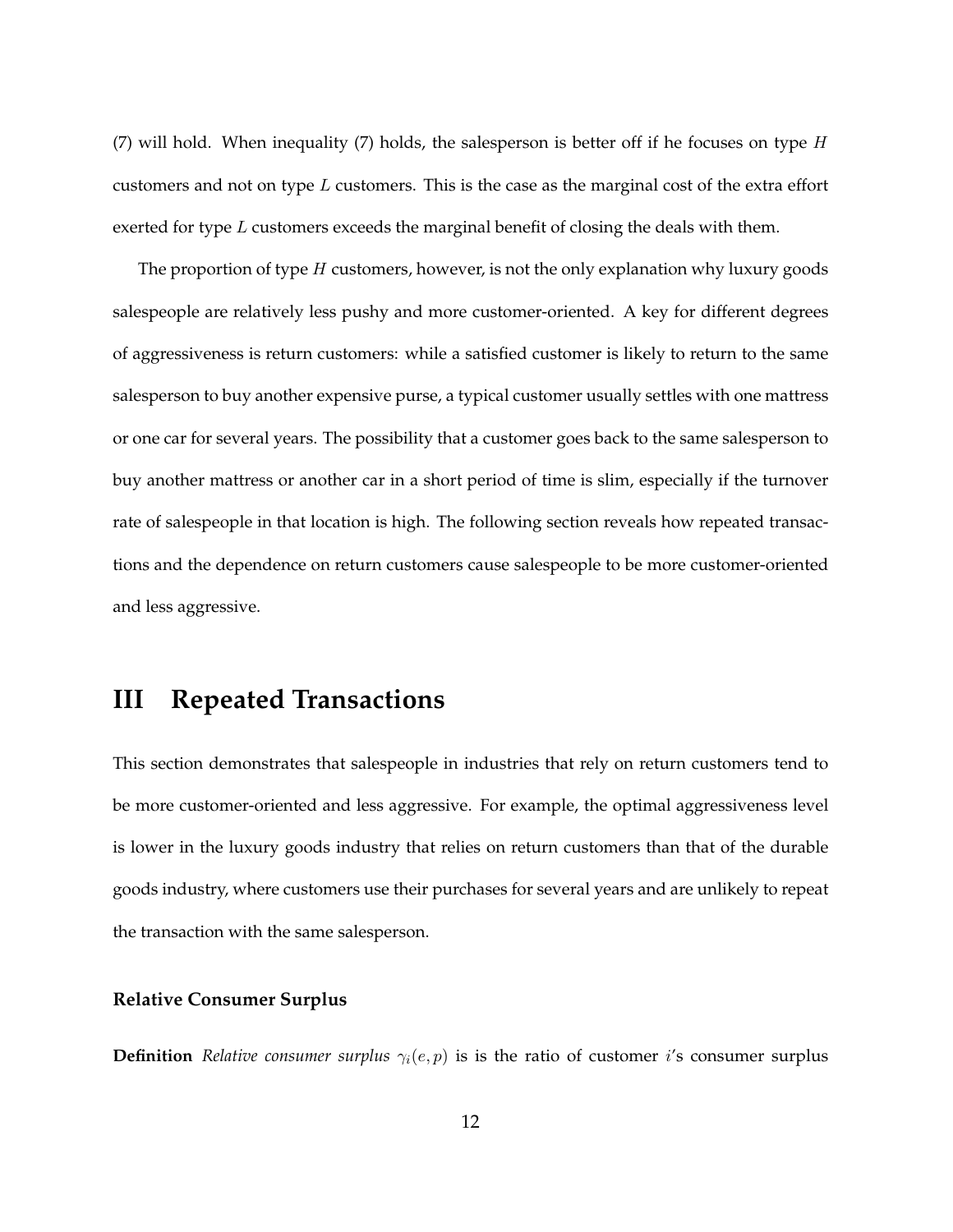$U_i(e,p)$  to her willingness to pay,  $WTP_i(e)$ . That is,  $\gamma_i(e,p) = \frac{U_i(e,p)}{WTP(e)}$ .

Consumer surplus  $U_i(e, p)$  measures the absolute well-being of customer *i*, whereas relative consumer surplus  $\gamma_i(e, p)$  measures her *relative* well-being. Relative consumer surplus might be a more precise measurement of a customer's well-being. For example, a \$150 (absolute) consumer surplus for a new i-Phone is relatively large; but a \$150 consumer surplus for a new BMW Z4 is relatively small. The higher the relative consumer surplus, the happier the customer is about his purchase, and the more likely the customer returns. Therefore, the following analysis assumes that relative consumer surplus determines whether or not the customers are to return.

**Assumption III.1** *Customer* i *makes the* t*-th purchase from the same salesperson (*t > 1*) only if her relative consumer surplus from the*  $t - 1$  *th purchase is large enough; that is, if*  $\gamma_i(e, p)_{t-1} \geq \gamma$ *, where*  $\gamma \in (0,1)$  *is the minimum required relative consumer surplus for any customer to return.* 

To further simplify the analysis, I make the following assumption about the price:

**Assumption III.2** *The price of the product*  $p = \overline{WTP_L} - \epsilon$ , an amount close to, but less than, type L *customers' maximum willingness to pay.*

According to Assumption III.1, for each customer  $i$  to return for another purchase, the following equation must hold:

$$
\frac{U_i(e,p)}{WTP_i(e)} = \gamma_i(e,p) \ge \gamma,
$$

where  $\gamma \in (0,1)$  is the minimum required relative consumer surplus for any customer *i* to return. Substituting  $WTP_i(e) - p$  for  $U_i(e, p)$  and rearranging,

$$
WTP_i(e)(1-\gamma) \ge p = \overline{WTP_L} - \epsilon. \tag{8}
$$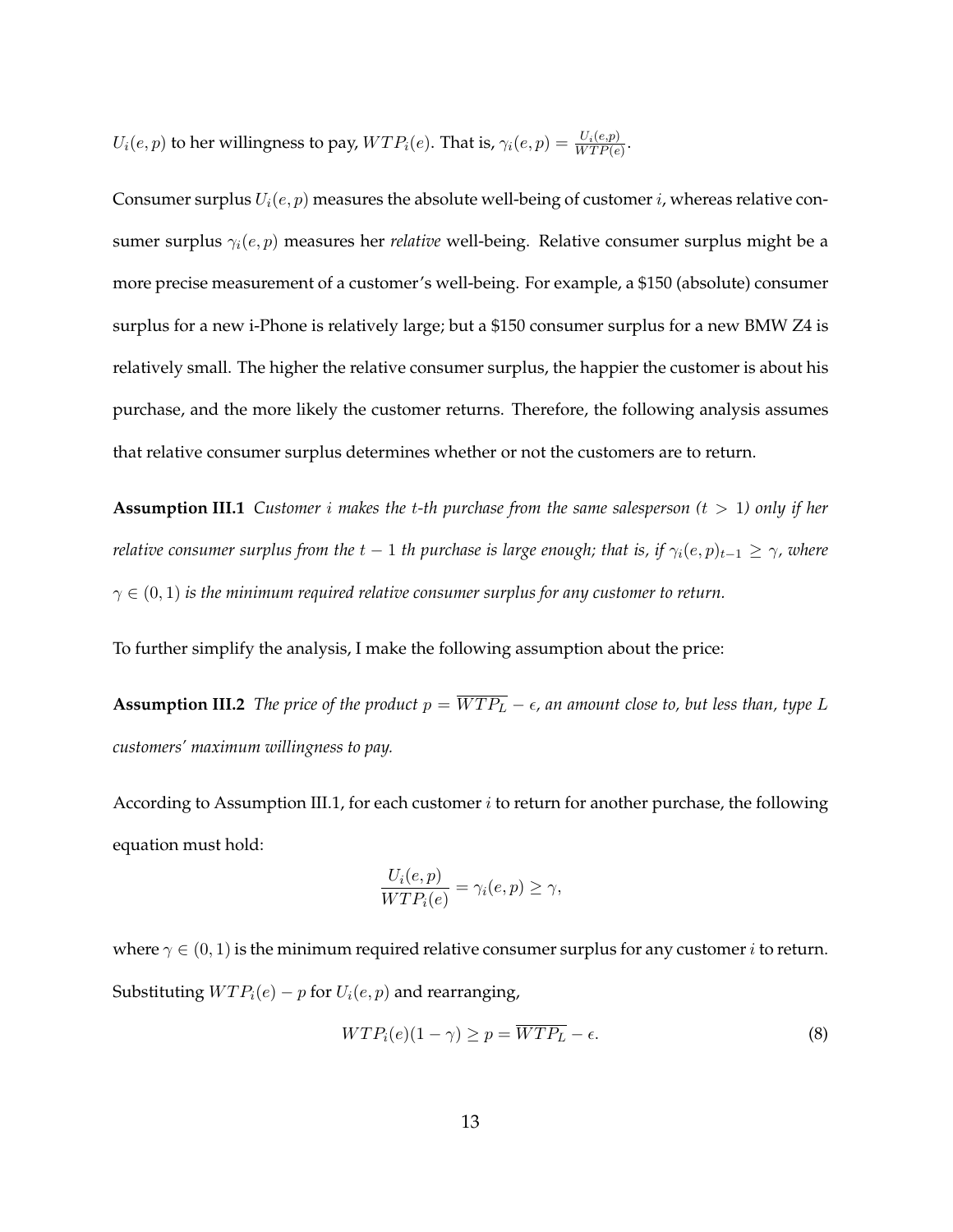For customer  $i$  to return for the next purchase, equation  $(8)$  must hold. Note that if equation (8) holds, equation (1) holds as well. However, from Assumption III.2,  $p = \overline{WTP_L} - \epsilon$ , where  $\epsilon$  is close to zero. Because  $\gamma$  is strictly greater than zero, equation (8) is not satisfied for type L customers. That is, type  $L$  customers will never return and make a second purchase, even if they might make the first purchase.

**Claim III.3** *If*  $p = \overline{WTP_L} - \epsilon$ , type L customers will never return.

**Rationality** A salesperson is assumed to be rational; that is, *in the long run,* the following equation must hold:

$$
\kappa p - \lambda e \ge 0. \tag{9}
$$

The left hand side of the equation represents the marginal benefit of the deal:  $\kappa$  is the commission rate and  $p$  is the exogenously determined price. The right hand side of the equation is the marginal cost of the deal:  $\lambda$  is the marginal cost of aggressiveness, and e is the aggressiveness level. The equation must hold in the long run; otherwise, the salesperson would quit the job.

#### **The Optimal Aggressiveness Level**

**Claim III.4** *If the required relative consumer surplus to return,*  $\gamma$ *, is relatively large, no customer will return. If the required relative consumer surplus is moderate, type* H *customers might return.*

**Proof:** Claim III.3 suggests that type L customers will never return regardless. Appendix B shows that the relative consumer surplus of a type H customer  $\gamma_H(e)$  is maximized at  $e = \epsilon_H$ , where  $WTP_H(\vec{e_H}) = \overline{WTP_H}$  (the maximum willingness to pay of type H customers). Hence,  $\gamma_1(\bar{e}_H)$  is the maximum possible relative consumer surplus for type H customers. If the required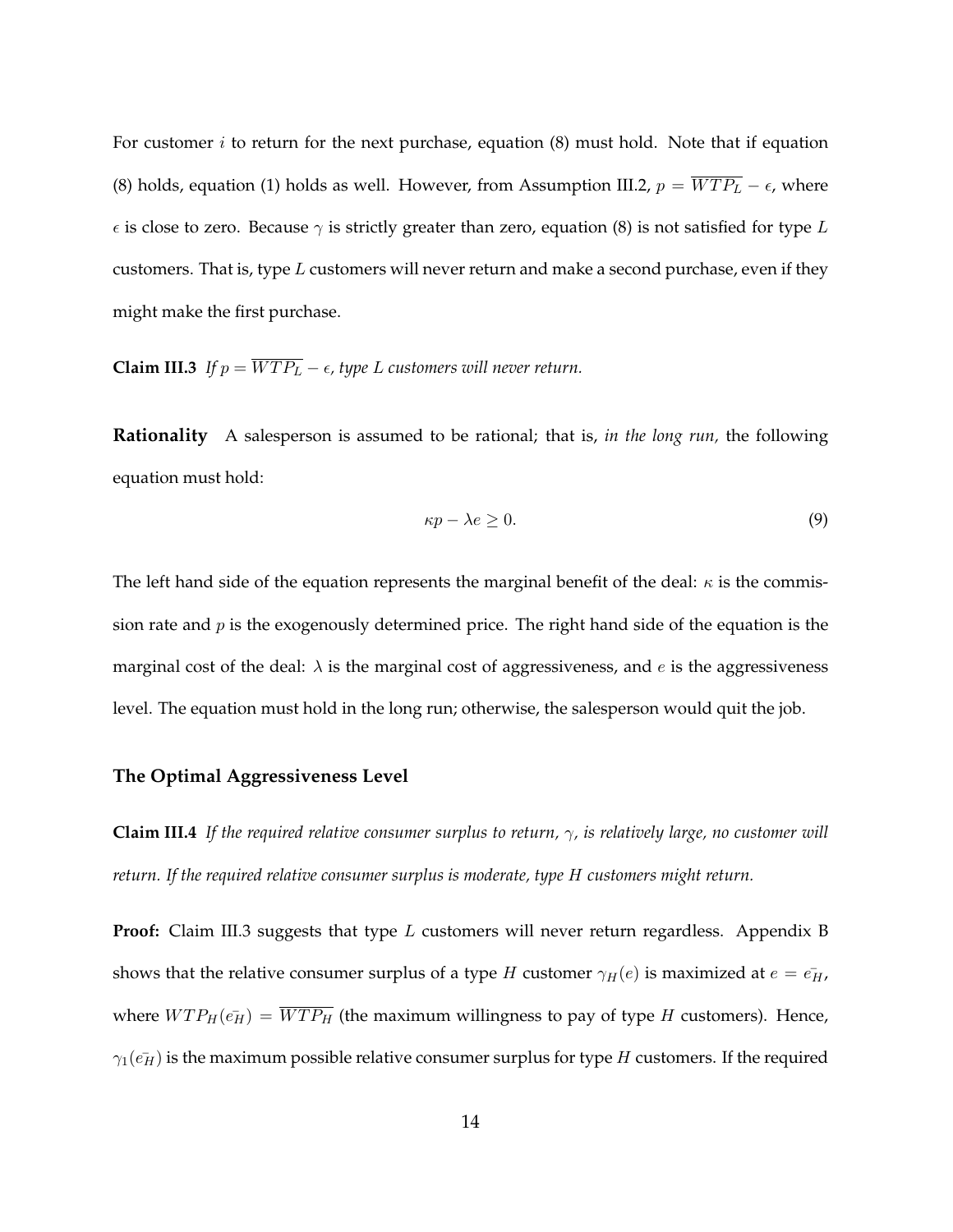relative consumer surplus  $\gamma$  is relatively large that  $\gamma > \gamma_H(\bar{e})$ , then type H customers will not return, given any aggressiveness level e. By contrast, if  $\gamma$  is moderate, in particular, if  $\gamma$  <  $\gamma_H(\bar{e_H})$ , and if the e is such that  $\gamma \leq \gamma_1(e)$ , customer 1 will return for another purchase.  $\Box$ 

The cases with no return customers have been discussed in section II. To focus on cases with return customers, the rest of the paper assumes  $\gamma$  to be moderate. That is, there exists an aggressiveness level *e* such that  $\gamma \leq \gamma_H(e)$ .

**Assumption III.5** *The minimum required relative consumer surplus to return,* γ*, is moderate. With properly chosen chosen aggressiveness level* e*, type* H *customers could return for additional purchases.*

The following analysis shows the determinants of the optimal aggressiveness level.

**Proposition III.6** *The optimal aggressiveness level of the salesperson is decreasing in the frequency at which the transactions are repeated, increasing in the salesperson's turnover rate, and decreasing in the proportion of high-willingness-to-pay customers.*

**Proof:** Let  $e^{**}$  be the minimal aggressiveness level such that  $WTP_L(e^{**}) = \overline{WTP_L} - \epsilon = p$ . Any aggressiveness level  $e < e^{**}$  will cause type L customers to leave (see Figure 4).<sup>5</sup> According to Claim II.4, the salesperson can close the deal with type  $H$  customers with the same aggressiveness level  $e^{**}$ . In particular, type H customers' absolute and relative consumer surpluses will be

$$
U_H(e^{**}, p) = \pi_H(e^{**}) - A(e^{**}) - p = \pi_H(e^{**}) - A(e^{**}) - (\overline{WTP_L} - \epsilon) > 0,
$$

$$
\gamma_H(e^{**}, p) = \frac{U_H(e^{**}, p)}{WTP_H(e^{**})}
$$

<sup>&</sup>lt;sup>5</sup>Recall that  $WTP_i(e)$  is increasing in  $e$  for all  $e < \bar{e_i}$ , where  $WTP_i(\bar{e_i}) = \overline{WTP_i}$ , the maximum willingness to pay. Because  $\overline{WTP_L} - \epsilon < \overline{WTP_L}$ ,  $e^{**} < \bar{e_L}$ , and any  $e < e^{**}$  would break the deal with type  $L$  customers.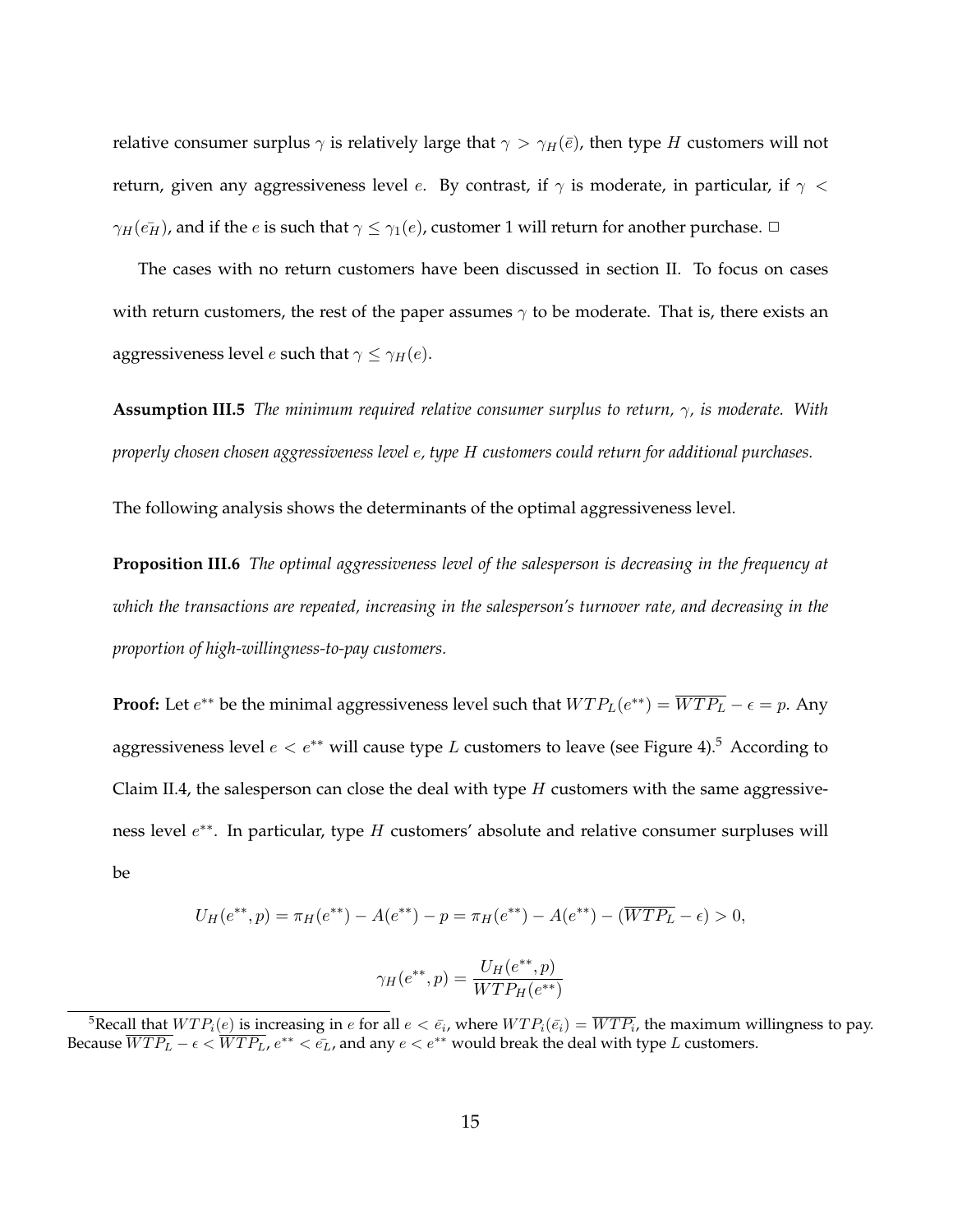

Figure 4:  $e^{**}$ 

If  $\gamma_H(e^{**},p)<\gamma$ , type  $H$  customers will never return. In this case, by choosing an aggressiveness level  $e^{**}$ , the salesperson can close the deals with all customers, although none of them will return. The salesperson's utility level will be

$$
U_s(e^{**}) = n\kappa p - n\lambda e^{**},\tag{10}
$$

where *n* is the number of customers,  $\kappa$  is the commission rate, and  $\lambda$  is the marginal cost of aggressiveness.

Alternatively, the salesperson can choose a smaller aggressiveness level to increase the relative consumer surplus of type H customers, so that  $\gamma_H(e, p) \geq \gamma$  and they will return for the next purchase. Recall that  $\gamma_H(e, p)$  is decreasing in  $e$  for all  $e > e_H$ , where  $WTP_H(e_H^-) = \overline{WTP_H}$ . Figure 4 shows that  $e_H^+ < e^{**}$ , so reducing the aggressiveness level from  $e^{**}$  raises  $\gamma_i(e, p)$ . In fact, the salesperson can choose a aggressiveness level  $e^* \leq \bar{e_H}$  such that

$$
\gamma_i(e^*, p) = \gamma. \tag{11}
$$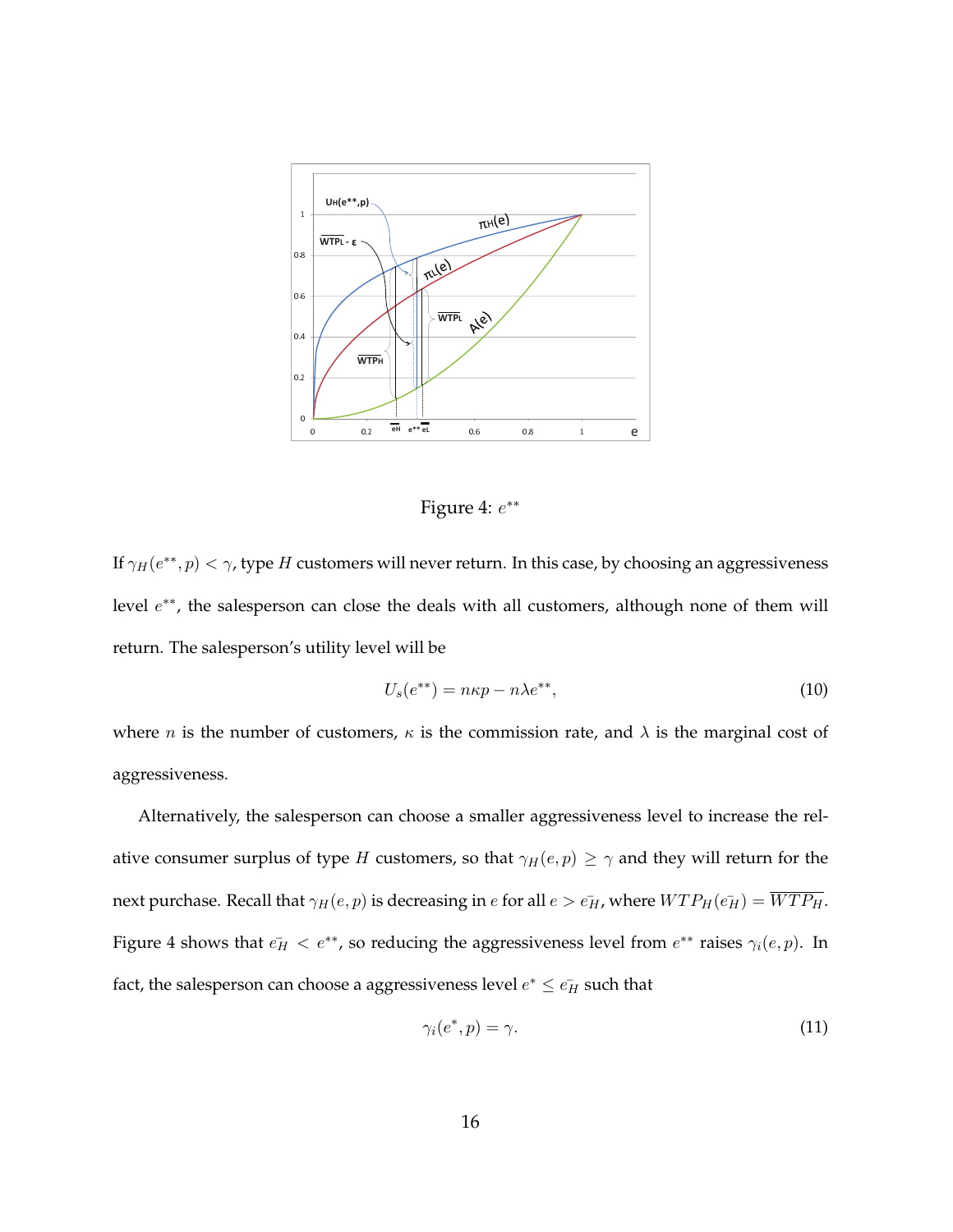This way, the salesperson makes sure that type  $H$  customers will return. Assuming no discount for the future, the salesperson's utility for  $\tau < \infty$  transactions will be

$$
U_s(e^*) = (\phi n \kappa p - n \lambda e^*) + (\tau - 1)(\phi n \kappa p - \phi n \lambda e^*), \tag{12}
$$

where  $\phi$  is the proportion of type H customers, n is the total number of customers,  $\kappa$  is the commission rate, and  $\lambda$  is the marginal cost of sales effort.  $\phi n \kappa p - n \lambda e^*$  is the net payoff from the first transactions. Type  $H$  customers make the purchases while type  $L$  customers do not, because  $e^* < e^{**}$ . However, the aggressiveness level  $e^*$  exerted on type L customers is a sunk cost.  $(\tau - 1)(\phi n \kappa p - \phi n \lambda e^*)$  is the net payoff the salesperson enjoys from type H customers for their  $\tau - 1$  repeated patronizations. Type H customers make repeated transactions because equation (11) holds. The salesperson will choose an aggressiveness level  $e^*$  rather than  $e^{**}$  if  $U_s(e^*) - U_s(e^{**}) > 0$ . Let  $\Omega(\phi, \tau, \kappa, \lambda, p, e^*, e^{**})$  be  $U_s(e^*) - U_s(e^{**})$ . That is, the salesperson will choose  $e^*$  rather than  $e^{**}$  if

$$
\Omega(\phi, \tau, \kappa, \lambda, p, e^*, e^{**}) = (\tau \phi - 1)\kappa p - (\tau - 1)\phi \lambda e^* + \lambda(e^{**} - e^*) > 0.
$$
 (13)

Appendix C shows that equation (13) is increasing in  $\tau$ , the number of transactions. That is, the more frequently the transaction occurs, and the lower the turnover rate of the salesperson, the more likely the salesperson chooses the smaller aggressiveness level  $e^*$ . Furthermore, equation (13) is increasing in  $\phi$ , which is the proportion of high willingness-to-pay customers, type H. Therefore, the larger the proportion of high-willingness-to-pay customers, the more likely the salesperson chooses the smaller aggressiveness level  $e^*$ .  $\Box$ 

**Proposition III.7** *If the number of transactions and/or the proportion of high-willingness-to-pay customers (type* H*) are large enough, then the larger the commission rate* κ *and/or price* p*, the lower the optimal aggressiveness level.*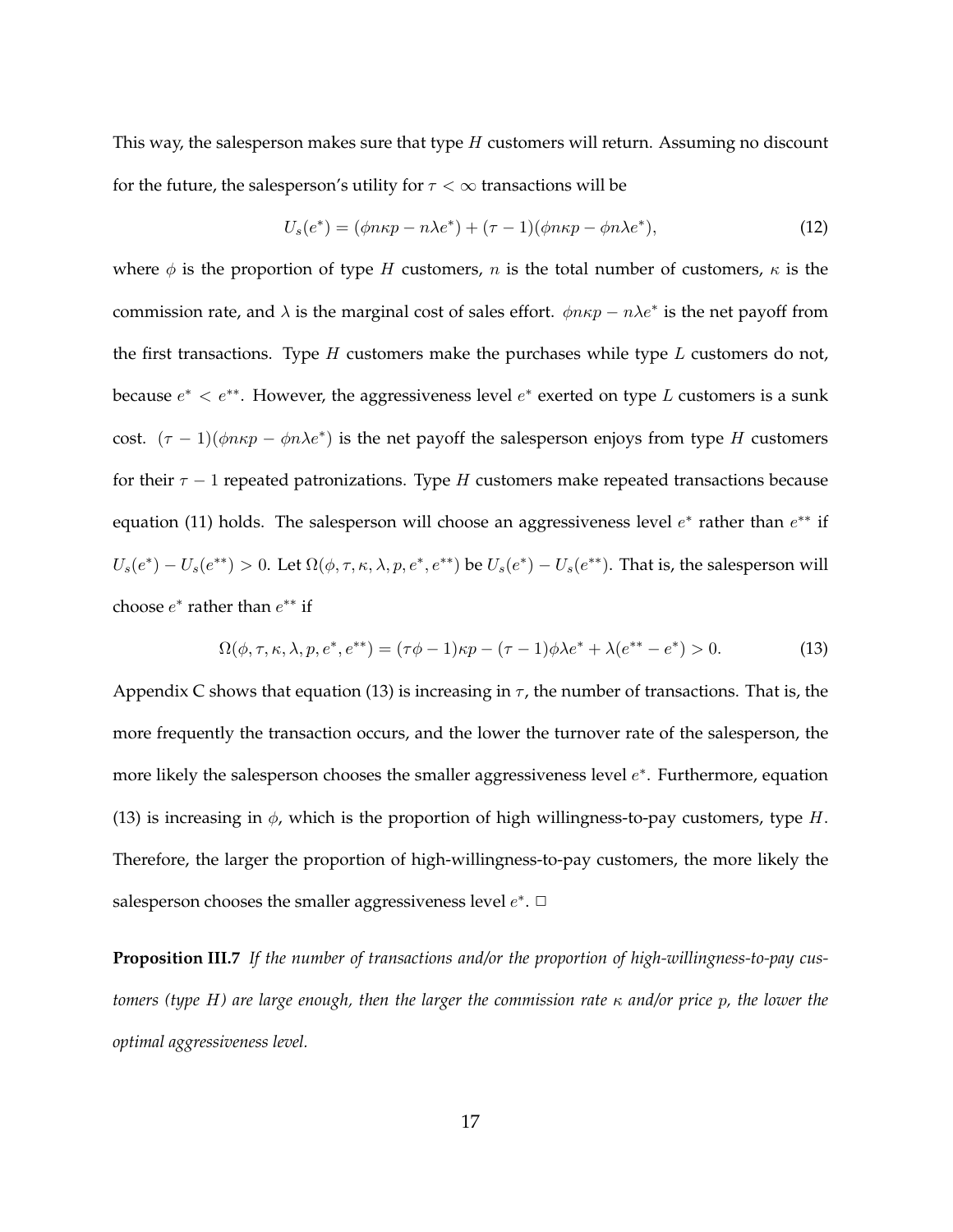**Proof:** Take the derivative of  $\Omega$  with respect to  $\kappa$ ,

$$
\frac{\partial \Omega}{\partial \kappa} = (\tau \phi - 1)p.
$$

If  $τφ$  > 1, then Ω is increasing in  $κ$ . That is, if the transaction is repeated many times (a large  $τ$ ), and/or if the proportion of high-willingness-to-pay customers (type H) is large (a large  $φ$ ), then the larger the commission rate  $\kappa$ , the more likely  $U_s(e^*) > U_s(e^{**})$ , and the less the optimal aggressiveness level. Likewise,

$$
\frac{\partial \Omega}{\partial p} = (\tau \phi - 1)\kappa.
$$

If  $\tau \phi > 1$ , then then  $\Omega$  is increasing in p. In other words, if the transaction is repeated many times (a large  $\tau$ ), and/or if the proportion of high-willingness-to-pay customers (type H) is large (a large  $\phi$ ), then the higher the price p, the more likely  $U_s(e^*) > U_s(e^{**})$ , and the less the optimal aggressiveness level.  $\Box$ 

**Discussion** Proposition III.7 indicates that a high commission rate,  $\kappa$ , or a high price,  $p$ , does not necessarily induce a salesperson to become pushy. On the contrary, if the number of repeated transactions,  $\tau$ , and/or the proportion of customers with high willingness to pay,  $\phi$ , is large enough such that  $\tau \phi > 1$ , a high commission rate and a high price could lead the salesperson to *reduce* his aggressiveness level from  $e^{**}$  to  $e^*$ . Quite the reverse is true if  $\tau \phi < 1$ . In this case, the larger the commission rate and the higher the price, the higher the aggressiveness level. Anecdotal evidence suggests that luxury jewelry and apparel stores, such as Bulgari and Chanel, are primarily patronized by wealthy and loyal customers (a high  $\phi$  and a high  $\tau$ ). Hence, in these industries, raising the commission rate,  $\kappa$ , and/or the price,  $p$ , of the good will induce the salesperson to be even more customer-oriented. This might be true because the cost of irritating the customers, and hence losing future sales, is higher when the commission rate and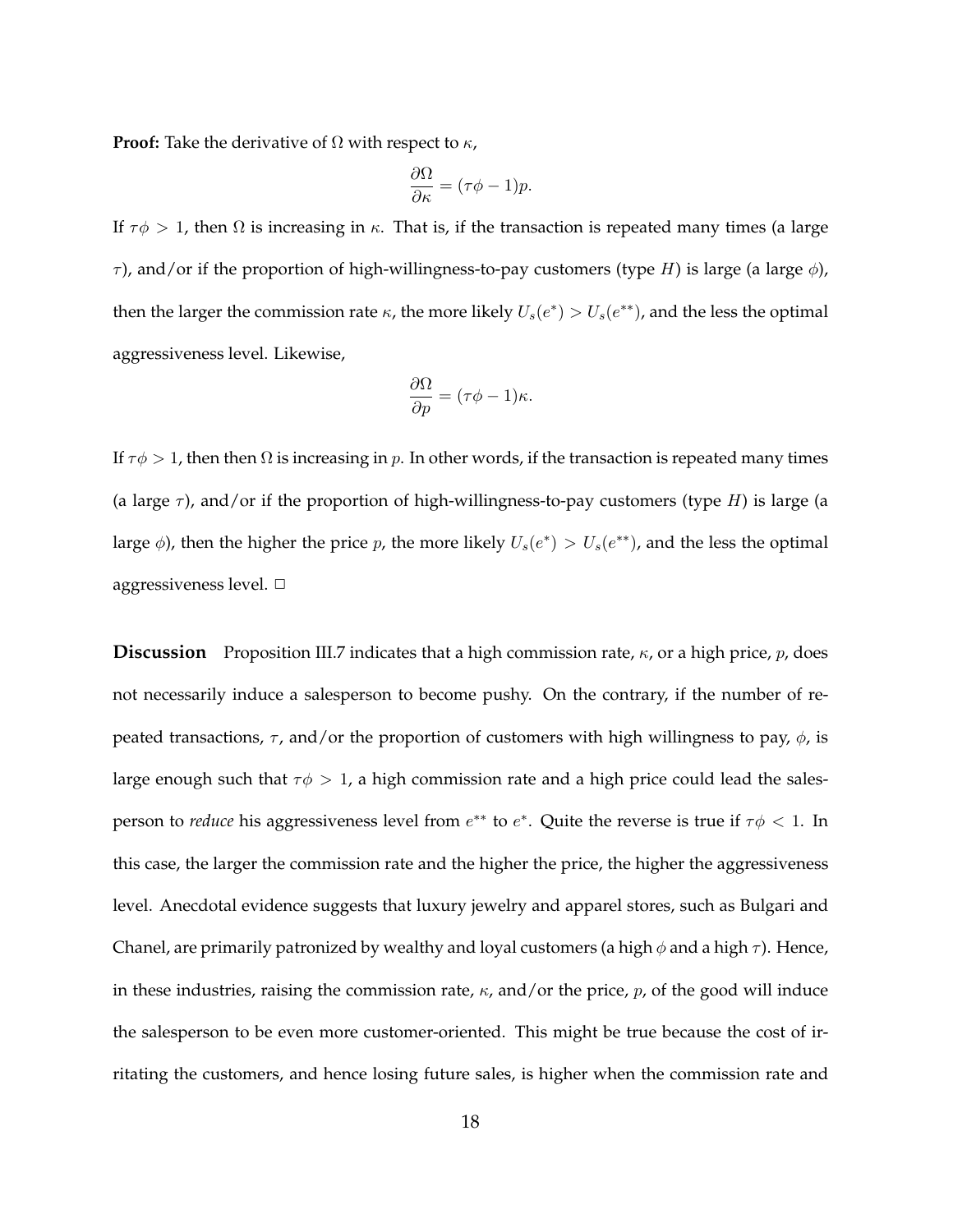the price are high. Therefore, these luxury shops are characterized by informative, friendly and professional salespeople who seldom push customers to make purchases. By contrast, the car industry is characterized by low  $\phi$ , because a car is a necessity, rather than a luxury, for most Americans. Moreover, due to the durability of a car and the high turnover rate of car salespeople, customers are unlikely to return to the same salesperson to purchase another car; hence,  $\tau$ is low. Therefore, a rise in the commission rate, or the price, could aggravate the aggressiveness level of the salesperson in the car industry.

**Claim III.8** *A high commission rate and a high price cause a salesperson to be pushier in industry with few repeated transactions, high salesperson turnover rates, and few customers with high willingness to pay. By contrast, a high commission rate and a high price induce a salesperson to be more customeroriented in the industries with many repeated transactions, low salesperson turnover rates, and many customers with high willingness to pay.*

## **IV Conclusion and Remarks**

This paper introduces a simple theoretical model to illustrate the determinants of the optimal aggressiveness level of a salesperson. Other things being equal, the optimal aggressiveness level is relatively high if the possibility of repeated transactions is slim, if the turnover rates of salespeople are high, and if the proportion of customers with high willingness to pay is low. Examples include cars and mattresses industries. By contrast, all else equal, the optimal aggressiveness level is relatively low if the possibility of repeated transactions is high, if the turnover rate of salespeople is low, and if the proportion of customers with high willingness to pay is low. Typical examples comprise luxury boutiques and jewelry stores, such as Chanel and Bulgari.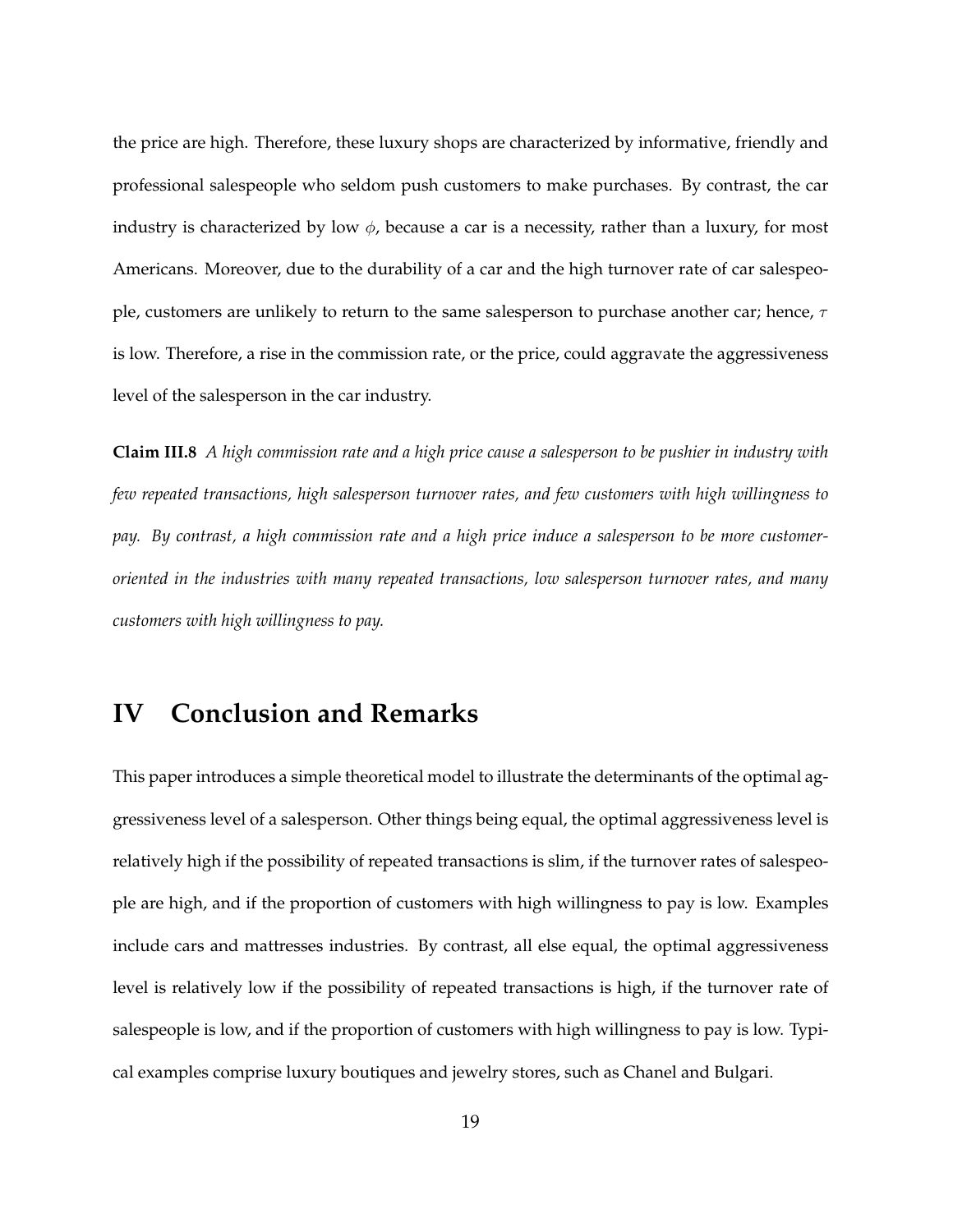Appendix D provides evidence that rewards to the salespeople in most luxury boutiques depend on sales commission. However, the data are limited to luxury boutiques. Furthermore, anecdotal evidence suggests that cars and mattresses salespeople are pushier than salespeople in luxury boutiques, but it would be interesting to know how much pushier they are. Future research includes surveying car and mattress salespeople's reward scheme, and using experiments to find the perceived aggressiveness level of salespeople in different industries.

## **A** Willingness to Pay,  $WTP_i$

# A.1 Maximized Willingness to Pay,  $WTP_i(\bar{e}_i)$  and the Corresponding **Aggressiveness Level**  $\bar{e}_i$

To maximize  $WTP_i(e_i)$ , one can take the derivative of  $WTP(e_i)$  with respect to e to find the first order condition,

$$
WTP'_{i}(e_i) = \pi'_{i}(e_i) - A'(e_i) = \alpha_i e_i^{\alpha_i - 1} - \beta e_i^{\beta - 1} = 0.
$$

Solving the equation,

$$
\bar{e_i} = \left(\frac{\alpha_i}{\beta}\right)^{\frac{1}{\beta - \alpha_i}}.
$$

Check the second order condition,

$$
WTP_i''(e_i) = \pi_i''(e_i) - A''(e_i) = \alpha_i(\alpha_i - 1)e_i^{\alpha_i - 2} - \beta(\beta - 1)e_i^{\beta - 2} < 0.
$$

Therefore,  $\forall e > \bar{e_i}$ ,  $WTP'_i(e) = \pi'_i(e_i) - A'(e_i) < 0$ ;  $\forall e < \bar{e_i}$ ,  $WTP'_i(e) = \pi'_i(e_i) - A'(e_i) > 0$ .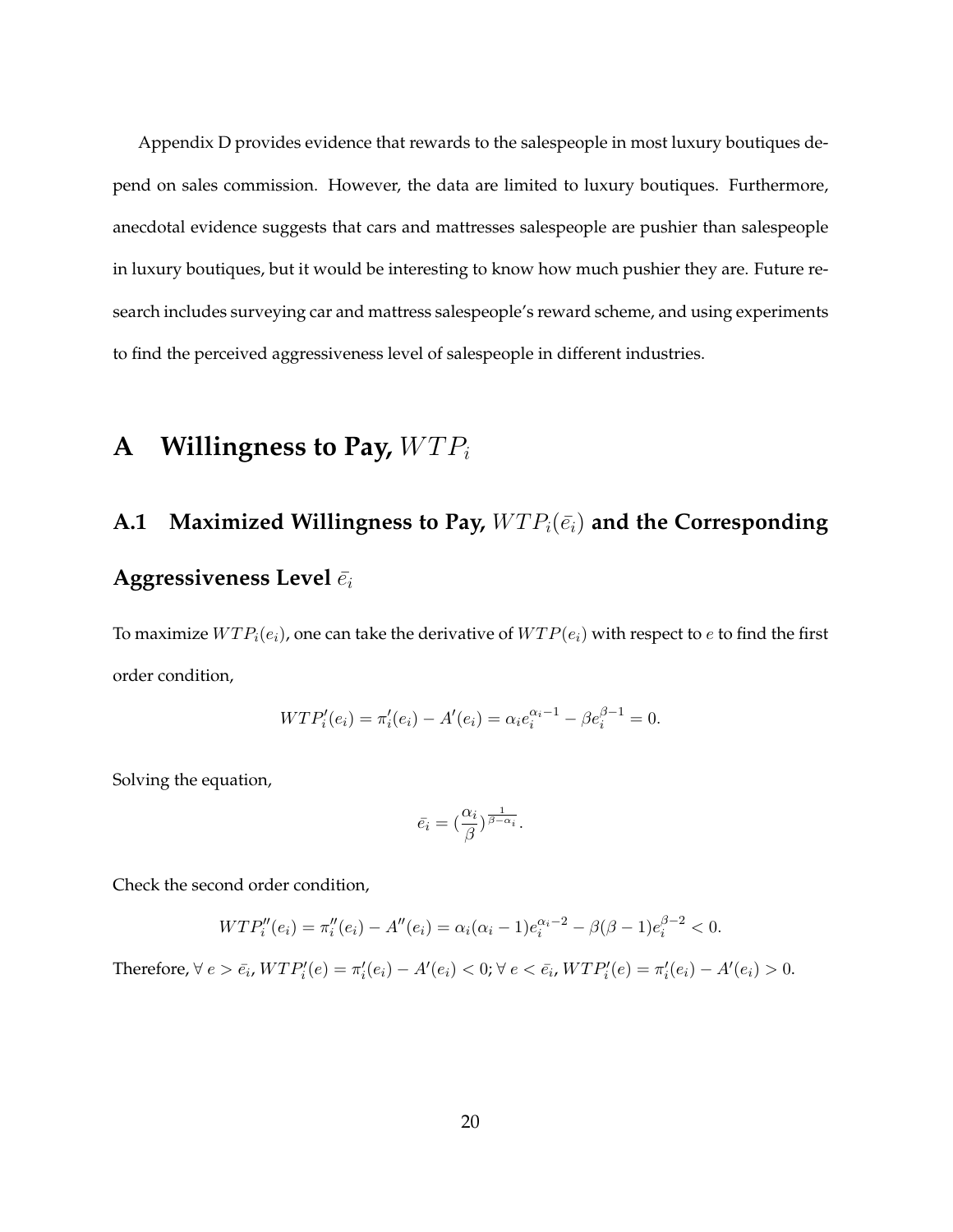## **A.2**

This section proves that  $\bar{e}_L > \bar{e}_H$ . To maximize  $WTP_i(e_i)$ , one can take the derivative of  $WTP(e_i)$  with respect to e to find the first order condition,

$$
WTP_i'(e_i) = \pi_i'(e_i) - A'(e_i) = \alpha_i e_i^{\alpha_i - 1} - \beta e_i^{\beta - 1} = 0.
$$

Solving the equation,

$$
\bar{e_i} = \left(\frac{\alpha_i}{\beta}\right)^{\frac{1}{\beta-\alpha_i}}.
$$

Take the derivative of  $\bar{e_i}$  with respect to  $\alpha_i$ ,

$$
\frac{\partial}{\partial \alpha_i} \left( (\frac{\alpha_i}{\beta})^{\frac{1}{\beta-\alpha_i}}\right) = (\frac{\alpha_i}{\beta})^{\frac{1}{\beta-\alpha_i}} \left(\frac{1}{(\beta-\alpha_i)^2} \ln \frac{\alpha_i}{\beta} + \frac{1}{\beta-\alpha_i} * \frac{\beta}{\alpha_i} \right) \propto \frac{1}{\beta-\alpha_i} \ln \frac{\alpha_i}{\beta} + \frac{\beta}{\alpha_i} > 0.
$$

Therefore,  $\bar{e_i}$  is increasing in  $\alpha_i$ . Since  $\alpha_L > \alpha_H$ , it follows that  $\bar{e_L} > \bar{e_H}$ .  $\Box$ 

# **B** Relative Consumer Surplus,  $γ<sub>i</sub>(e, p)$

This section proves that  $\gamma_i(e, p)$  is increasing in  $e \forall e < \bar{e_i}$ , and decreasing in  $e \forall e > \bar{e_i}$ .

$$
\gamma_i(e) = \frac{U_i(e, p)}{WTP_i(e)} = \frac{\pi_i(e) - A(e) - p}{WTP_i(e)} = 1 - \frac{p}{WTP_i(e)}.
$$

Take the derivative of  $\gamma_i(e)$  with respect to  $e$ ,

$$
\frac{\partial \gamma_i(e)}{\partial e} = \frac{p}{\left( WTP_i(e) \right)^2} \left( \pi'_i(e) - A'(e) \right) \propto \pi'_i(e) - A'(e)
$$

From section A.1, it is clear that  $\gamma_i(e)$  is maximized when  $e = \bar{e_i}$ .

# **C** Difference between  $U_s(e^*)$  and  $U_s(e^{**})$

This section shows that the optimal aggressiveness level depends on the number of repeated transactions,  $\tau$ , the proportion of type H customers,  $\phi$ , the price of the product, p, and the commission rate, κ. Let  $\Omega(\phi, \tau, \kappa, \lambda, p, e^*, e^{**}) = U_s(e^*) - U_s(e^{**}) = (\tau \phi - 1)\kappa p - (\tau - 1)\phi \lambda e^* + \lambda(e^{**} - e^*)$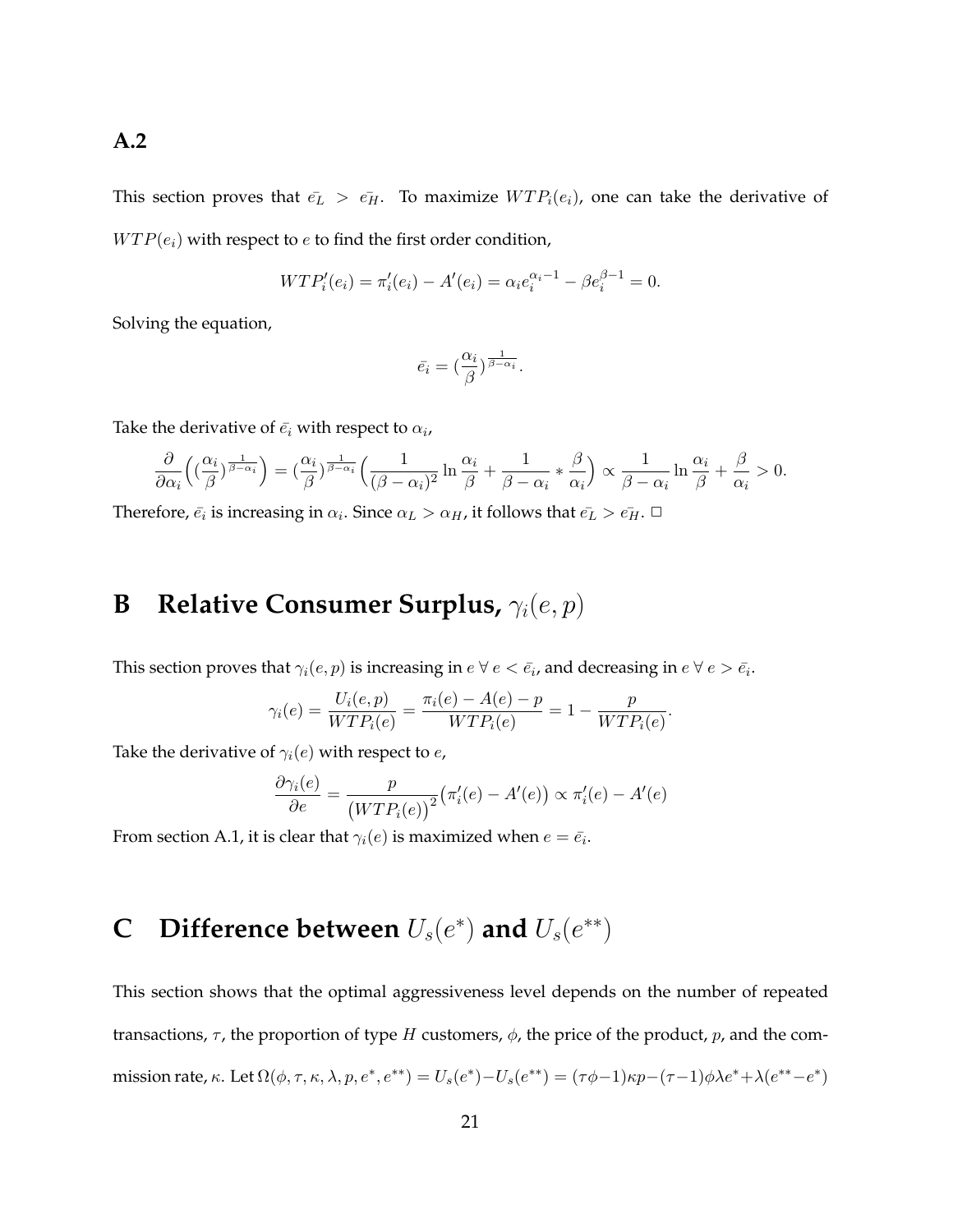(see equation (13) ).  $\Omega$  is positive if  $U_s(e^*) > U_s(e^{**})$ . Note that  $e^{**} > e^*$ ; that is,  $e^{**}$  represents a greater aggressiveness level than  $e^*$ .

## **C.1 The Number of Transactions,** τ

Take the derivative of  $\Omega$  with respect to  $\tau$ ,

$$
\frac{\partial \Omega}{\partial \tau} = \phi \kappa p - \phi \lambda e^* \propto \kappa p - \lambda e^* > 0
$$

Recall that according to the rationality assumption, equation (9) must hold in the long run. Therefore, the more the transaction is repeated, the more likely the salesperson is to choose aggressiveness level  $e^*$  and to forgo sales with type  $L$  customers.

## **C.2 The Proportion of type** H **customers,** φ

Take the derivative of  $\Omega$  with respect to  $\phi$ ,

$$
\frac{\partial \Omega}{\partial \phi} = \kappa p + (\tau - 1)(\kappa p - \lambda e^*) > 0.
$$

Therefore, the larger the proportion of type  $H$  customers, the salesperson is to choose the aggressiveness level  $e^*$  and to forgo sales with type  $L$  customers.

### **C.3 The commission rate** κ **and the Price,** p

Take the derivative of  $\Omega$  with respect to  $\kappa$ ,

$$
\frac{\partial \Omega}{\partial \kappa} = (\tau \phi - 1)p.
$$

If  $\tau \phi > 1$ , then Ω is increasing in κ. That is, if the transaction is repeated many times (a large  $\tau$ ), and/or if the proportion of type H customers is large (a large  $\phi$ ), then the larger the commission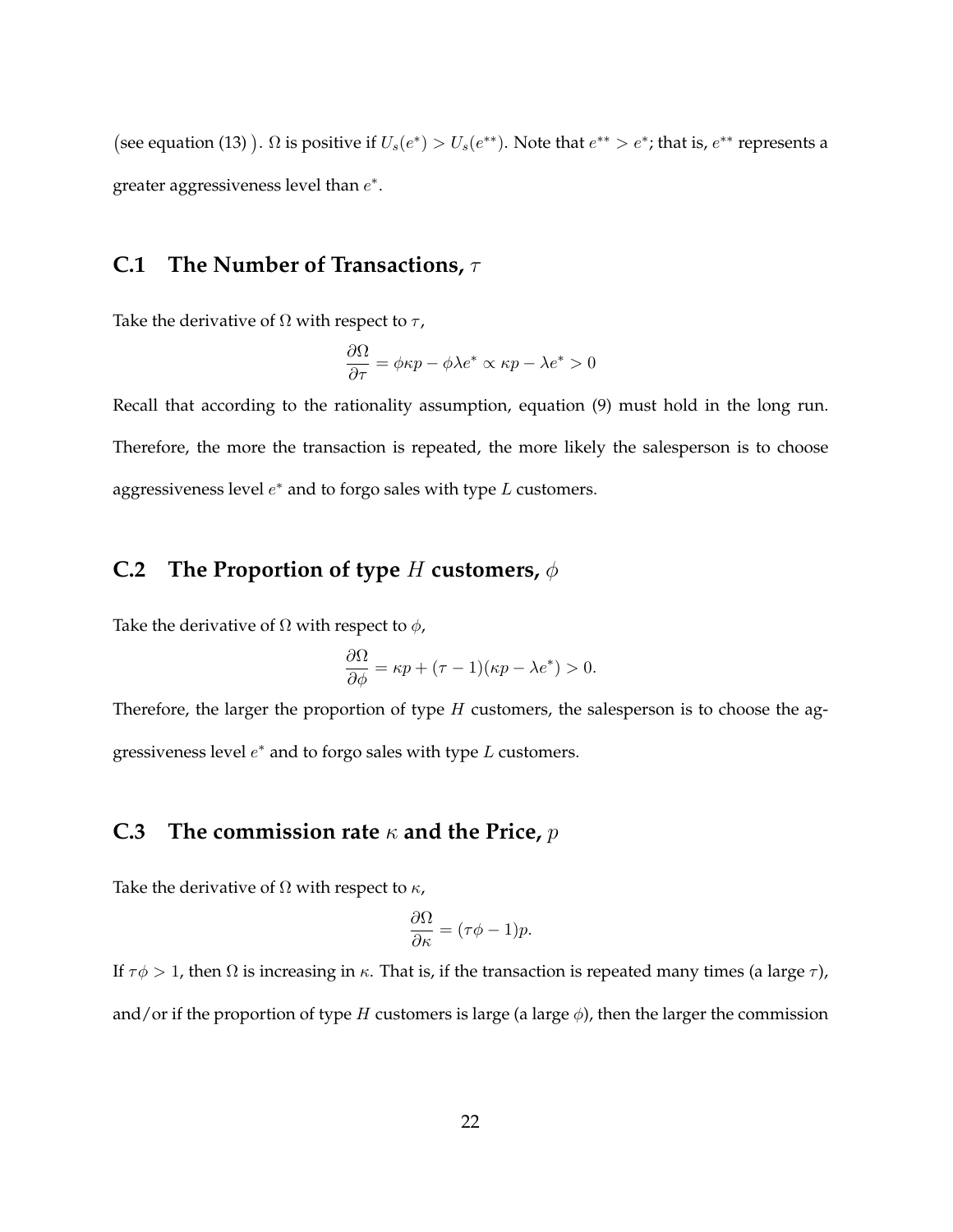rate  $\kappa$ , the more likely  $U_s(e^*) > U_s(e^{**})$ , and the less the optimal aggressiveness level. Likewise,

$$
\frac{\partial \Omega}{\partial p} = (\tau \phi - 1)\kappa.
$$

If  $\tau \phi > 1$ , then then  $\Omega$  is increasing in p. In other words, if the transaction is repeated many times (a large  $\tau$ ), and/or if the proportion of type H customers is large (a large  $\phi$ ), then the higher the price p, the more likely  $U_s(e^*) > U_s(e^{**})$ , and the less the optimal aggressiveness level.

## **D Empirical Evidence on Commission**

Anecdotes suggest that salespeople in most luxury boutiques work on commission. However, there is no evidence about it. To obtain more information about salespeople's reward, I visited 17 luxury boutiques to ask whether the salespeople worked on commission. I pretended to be a customer in each store.

The following describes the details of the "survey." I visited the Houston Galleria Mall on a weekday morning. I stopped at 17 luxury boutiques, pretending that I wanted to purchase a black purse. In each boutique, I looked at several black purses.<sup>6</sup> As the salesperson came to assist me, I conversed with the salesperson and, saying that I would like to shop around more before making a final decision. To "assure the proper credit is received by the salesperson" should I return, I asked for a business card of the salesperson, and I asked, "do you work on commission?" The answer of the salesperson is recorded in Table 1. Only Jimmy Choo refused to answer the question, so the store is not included in the table. Note that a great majority (13 out of 16, or 81.25%) of the stores reward salespeople directly by sales commission.

<sup>&</sup>lt;sup>6</sup>The only exception is Tourneau, a watch dealer. The shop does not sell women's purses; hence, I pretended to be shopping for a watch in that store.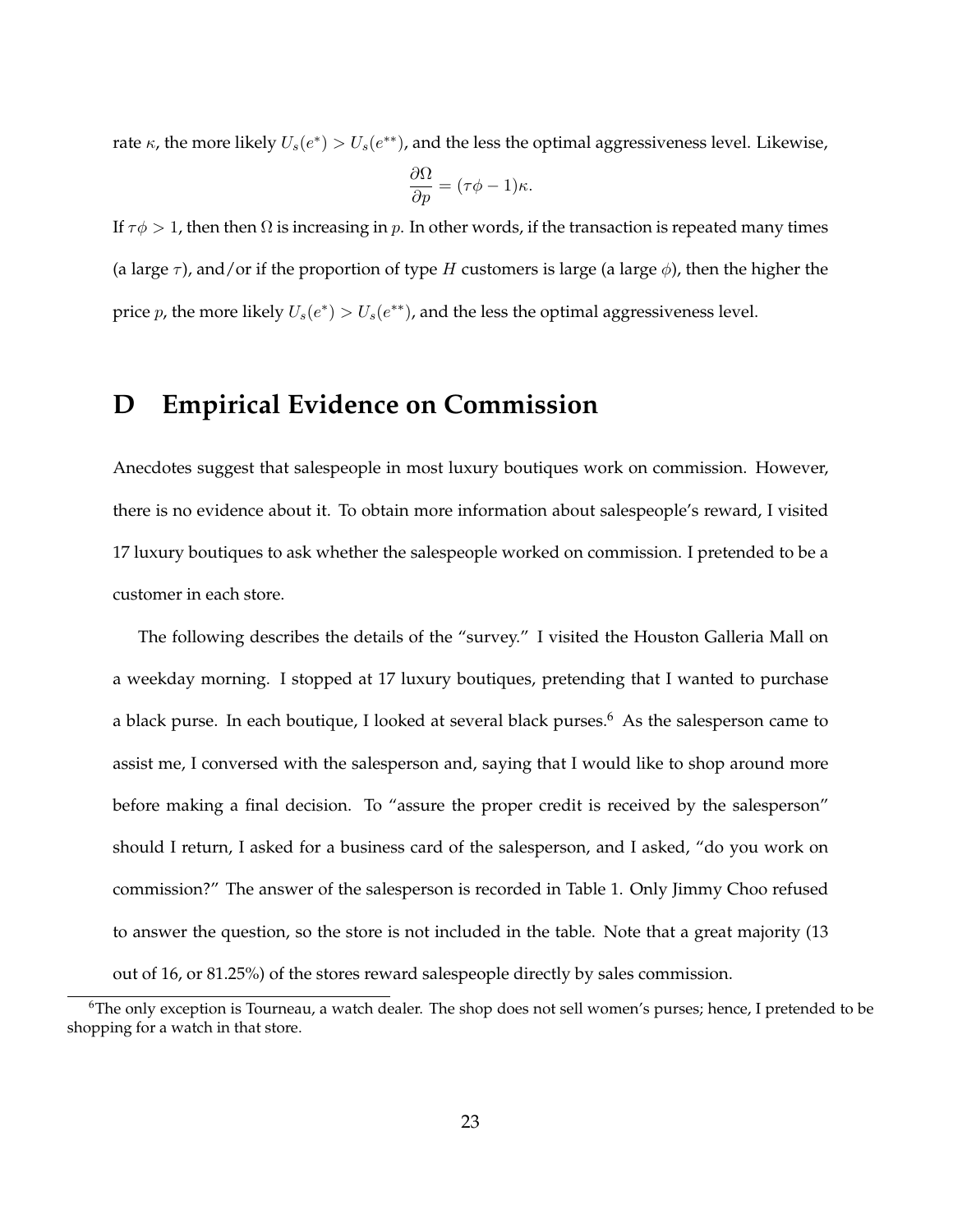| Company        | <b>Commission-Based Reward?</b> | Company                   | <b>Commission-Based Reward?</b> |
|----------------|---------------------------------|---------------------------|---------------------------------|
| Bally          | Yes                             | Louis Vuitton             | N <sub>o</sub>                  |
| Burberry       | Yes                             | Michael Kors              | Yes                             |
| Chanel         | <b>Yes</b>                      | Salvatore Ferragamo       | Yes                             |
| Christine Dior | No.                             | Stuart Weitzman           | Yes                             |
| Cole Hann      | <b>Yes</b>                      | Tourneau                  | Yes                             |
| Fendi          | Yes                             | Valentino                 | Yes                             |
| Gucci          | Yes                             | Versace                   | Yes                             |
| Kate Spade     | No                              | <b>Yves Saint Laurent</b> | Yes                             |

Table 1: Commission

# **References**

- [1] **Cummings, Betsy.** "Do Customers Hate Salespeople?" *Sales and Marketing Management*, June 2001, Vol. 153, Issue 6, pp. 44-48, 50-51.
- [2] **Dubinsky, Alan.** "A Factor Analytic Study of the Personal Selling Process." *Journal of Personal Selling & Sales Management*, Fall/Winter 1980, 26-33.
- [3] **Dubinsky, Alan and Rudelius, William.** "Selling Techniques for Industrial Products and Services: Are They Diferent?" *Journal of Personal Selling & Sales Management*, Fall/Winter 1980, 65-75.
- [4] **Dwyer, Sean; Hill, John and Martin, Warren.** "An Empirical Investigation of Critical Sucess Factors in the Personal Selling Process for Homogenous Goods." *Journal of Personal Selling & Sales Management*, Summer 2000, 151-59.
- [5] **Hite, Robert E. and Bellizzi, Joseph A.** "Differences in the Importance of Selling Techniques Between Vonsumer and Industrial Salespeople." *Journal of Personal Selling & Sales Management*, November 1985, 19-30.
- [6] **Kirmani, Amna and Campbell, Margaret, C.** "Goal Seeker and Persuasion Sentry: How